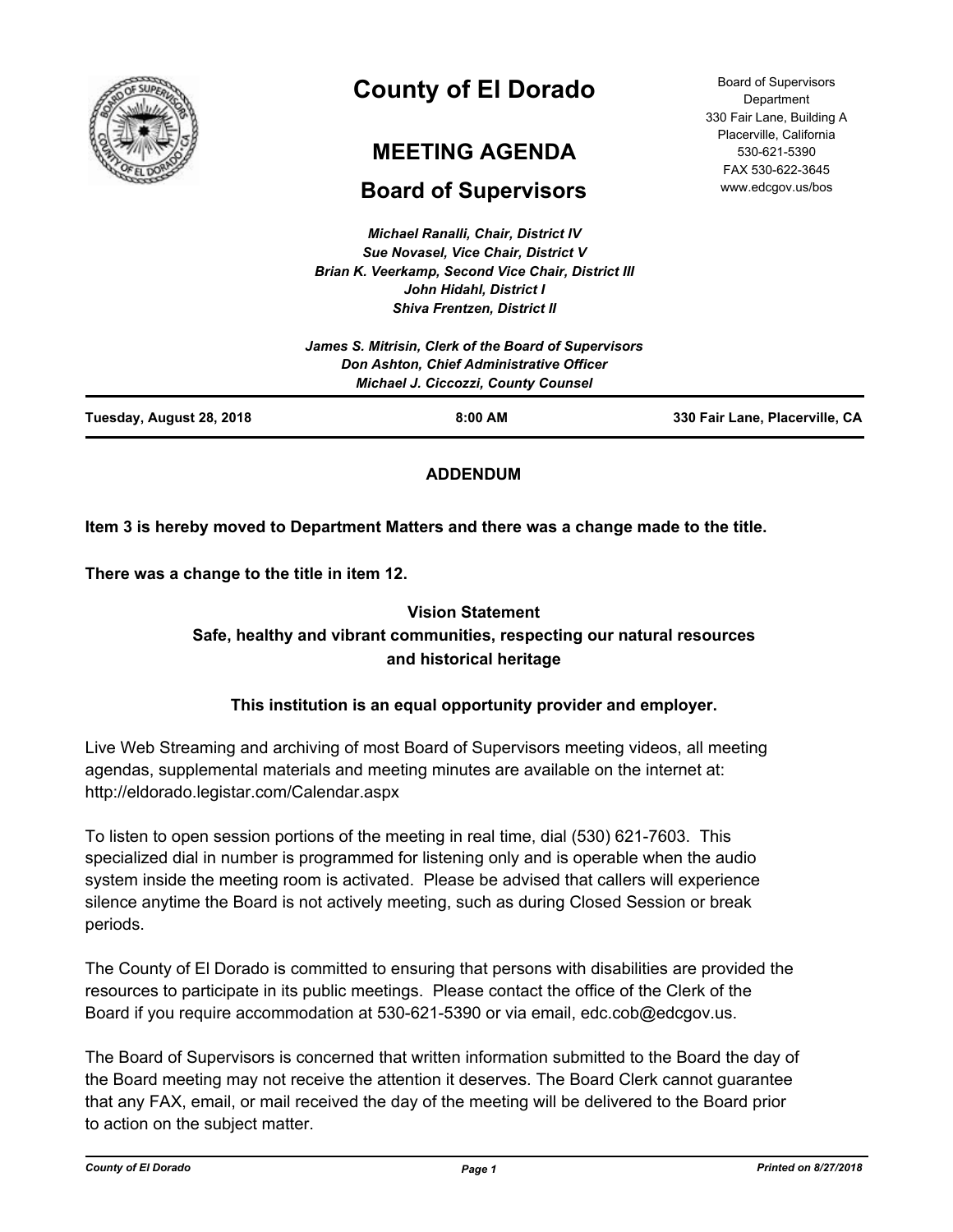The Board meets simultaneously as the Board of Supervisors and the Board of Directors of the Air Quality Management District, In-Home Supportive Services, Public Housing Authority, Redevelopment Agency and other Special Districts.

For Purposes of the Brown Act § 54954.2 (a), the numbered items on this Agenda give a brief description of each item of business to be transacted or discussed. Recommendations of the staff, as shown, do not prevent the Board from taking other action.

Materials related to an item on this Agenda submitted to the Board of Supervisors after distribution of the agenda packet are available for inspection during normal business hours in the public viewing packet located in Building A, 330 Fair Lane, Placerville or in the Board Clerk's Office located at the same address. Such documents are also available on the Board of Supervisors' Meeting Agenda webpage subject to staff's ability to post the documents before the meeting.

### **PROTOCOLS FOR PUBLIC COMMENT**

Public comment will be received at designated periods as called by the Board Chair.

Public comment on items scheduled for Closed Session will be received before the Board recesses to Closed Session.

Except with the consent of the Board, individuals shall be allowed to speak to an item only once.

On December 5, 2017 the Board adopted the following protocol relative to public comment periods:

Time for public input will be provided at every Board of Supervisors meeting. Individuals will have three minutes to address the Board. Individuals authorized by organizations will have three minutes to present organizational positions and perspectives and may request additional time, up to five minutes. At the discretion of the Board, time to speak by any individual may be extended.

A total of 20 minutes will be allocated for public comment during Open Forum and for each agenda item to be discussed. Public comment on certain agenda items designated and approved by the Board may be treated differently with specific time limits per speaker or a limit on the total amount of time designated for public comment. It is the intent of the Board that quasi-judicial matters have additional flexibility depending upon the nature of the issue.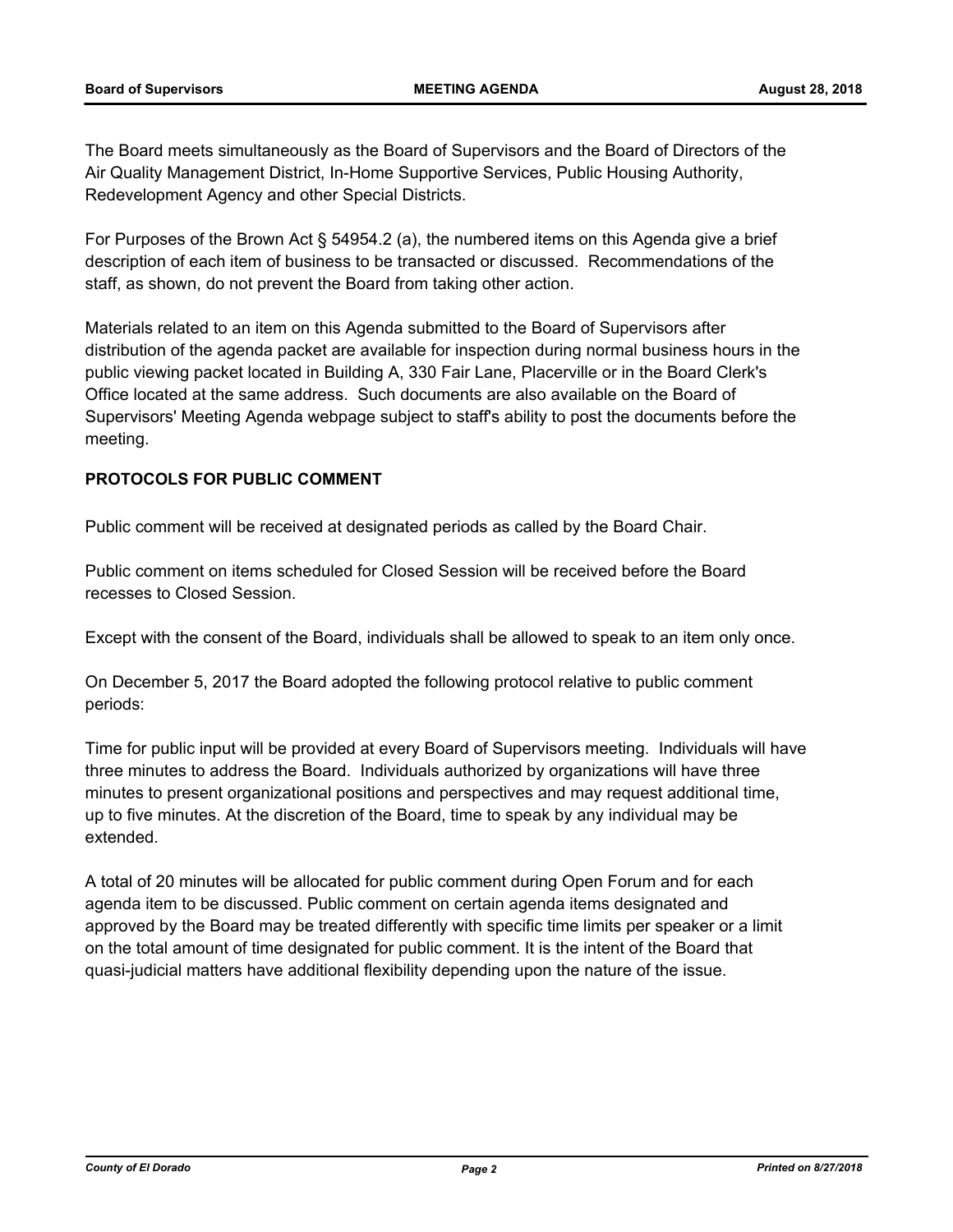Individual Board members may ask clarifying questions but will not engage in substantive dialogue with persons providing input to the Board.

If a person providing input to the Board creates a disruption by refusing to follow Board guidelines, the Chair of the Board may take the following actions.

Step 1. Request the person adhere to Board guidelines. If the person refuses, the Chair may ask the Clerk to turn off the speaker's microphone.

Step 2. If the disruption continues, the Chair may order a recess of the Board meeting.

Step 3. If the disruption continues, the Chair may order the removal of the person from the Board meeting.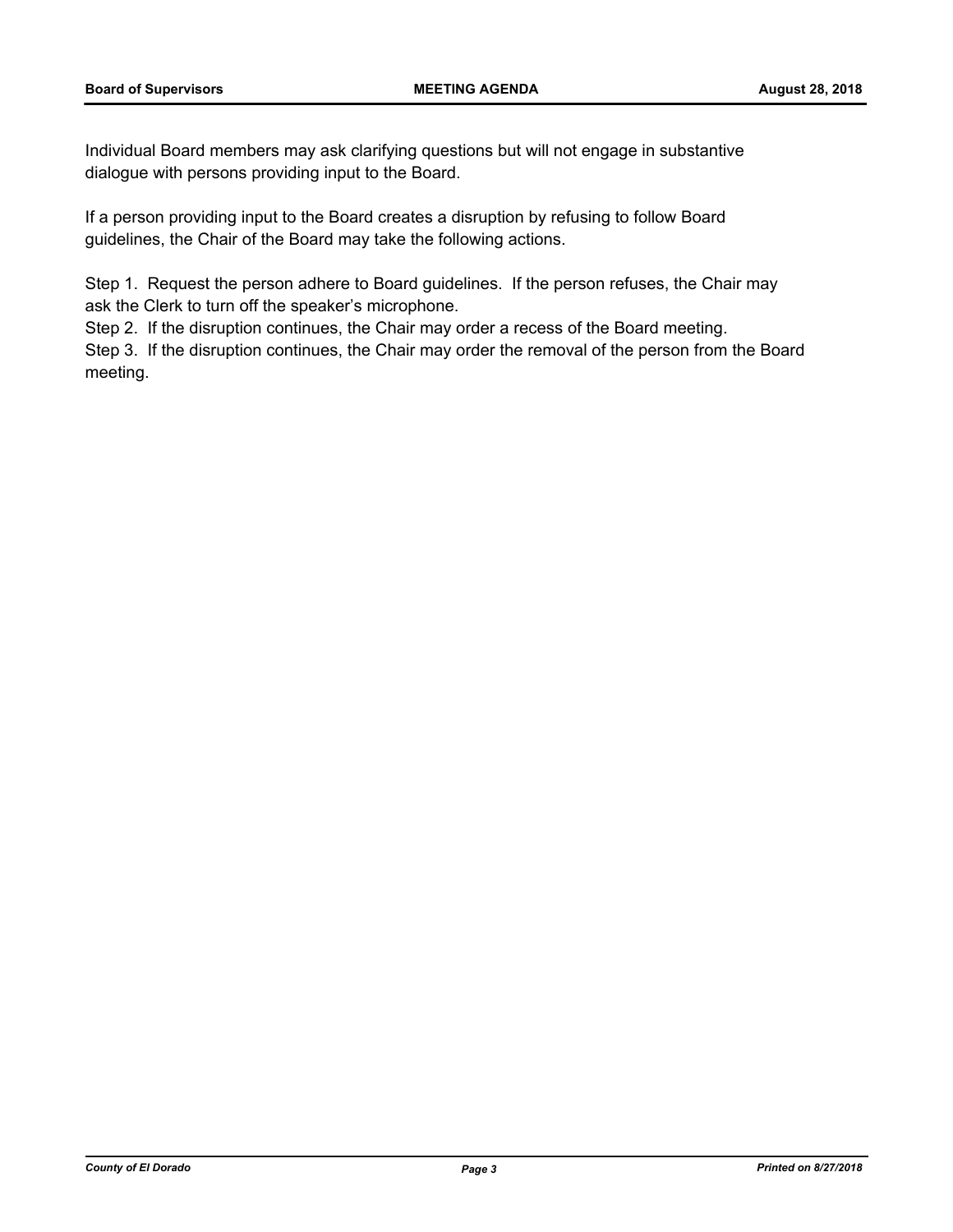#### **8:00 A.M. - CALL TO ORDER AND RECESS TO CLOSED SESSION**

#### **9:00 A.M. - RECONVENE TO OPEN SESSION AND CLOSED SESSION REPORTS**

#### **INVOCATION AND PLEDGE OF ALLEGIANCE TO THE FLAG**

#### **ADOPTION OF THE AGENDA AND APPROVAL OF CONSENT CALENDAR**

The Board may make any necessary additions, deletions or corrections to the agenda including moving items to or from the Consent Calendar and adopt the agenda and the Consent Calendar with one single vote. A Board member may request an item be removed from the Consent Calendar for discussion and separate Board action. At the appropriate time as called by the Board Chair, members of the public may make a comment on matters on the Consent Calendar prior to Board action.

#### **OPEN FORUM**

Open Forum is an opportunity for members of the public to address the Board of Supervisors on subject matter that is not on their meeting agenda and within their jurisdiction. Public comments during Open Forum are limited to three minutes per person. Individuals authorized by organizations will have three minutes to present organizational positions and perspectives and may request additional time, up to five minutes. The total amount of time reserved for Open Forum is 20 Minutes.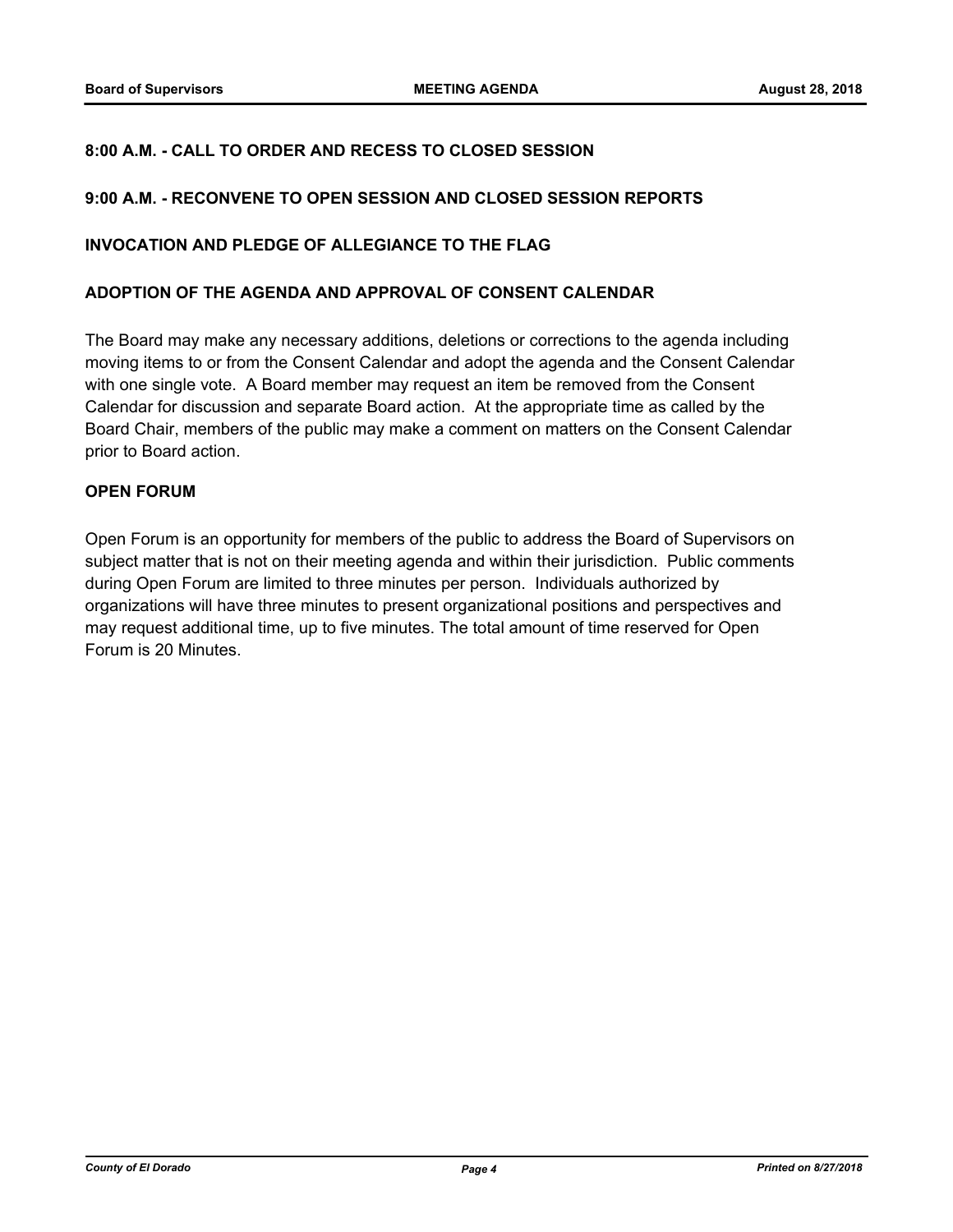#### **CONSENT CALENDAR**

**1.** [18-1312](http://eldorado.legistar.com/gateway.aspx?m=l&id=/matter.aspx?key=24663) Clerk of the Board recommending the Board approve the Minutes from the regular meeting of the Board on August 21, 2018.

#### **GENERAL GOVERNMENT - CONSENT ITEMS**

- **2.** [18-1109](http://eldorado.legistar.com/gateway.aspx?m=l&id=/matter.aspx?key=24459) Auditor-Controller recommending the Board adopt and authorize the Chair to sign Resolution **178-2018** establishing the 2018/19 tax rates for the county-wide general tax and voter-approved general obligation indebtedness of the K-12 school and community college districts located wholly within El Dorado County.
- **3.** [18-1313](http://eldorado.legistar.com/gateway.aspx?m=l&id=/matter.aspx?key=24664) Chief Administrative Office, Human Resources Department, and Auditor Controller's Office recommending the Board adopt and authorize the Chair to sign Resolution **185-2018**, amending the Authorized Personnel Allocation Resolution 132-2018 for the Human Resources Department and Auditor-Controller's Officer to:

1) Approve a reorganization of the Human Resources and Auditor-Controller's Office staffing to centralize personnel action staffing within the Auditor-Controller's Office;

2) Adopt the class specification of Payroll Technician as well as the Job Class Number, bargaining unit, and salary range for the new classification of Payroll Technician;

2 3) Delete 1.0 vacant full-time equivalent Human Resources Technician allocation in the Human Resources Department;

3 4) Add 2.0 full-time equivalent Payroll Technician positions to the Auditor-Controller's Office;

4 5) Add 1.0 full-time equivalent Administrative Analyst I/II to the Auditor-Controller's Office;

5 6) Provide authorization to the Director of Human Resources to make, if needed, any technical corrections to the authorized personnel allocations for the Human Resources Department and the Auditor-Controller's Office; 6 7) Approve the related Budget Transfer (4/5 vote required to approve budget transfer document); and

7 8) Direct the Auditor-Controller to develop a service level agreement with the Director of Human Resources to reflect continued, uninterrupted services to County employees. (Est. Time: 10 Min.)

**FUNDING:** General Fund.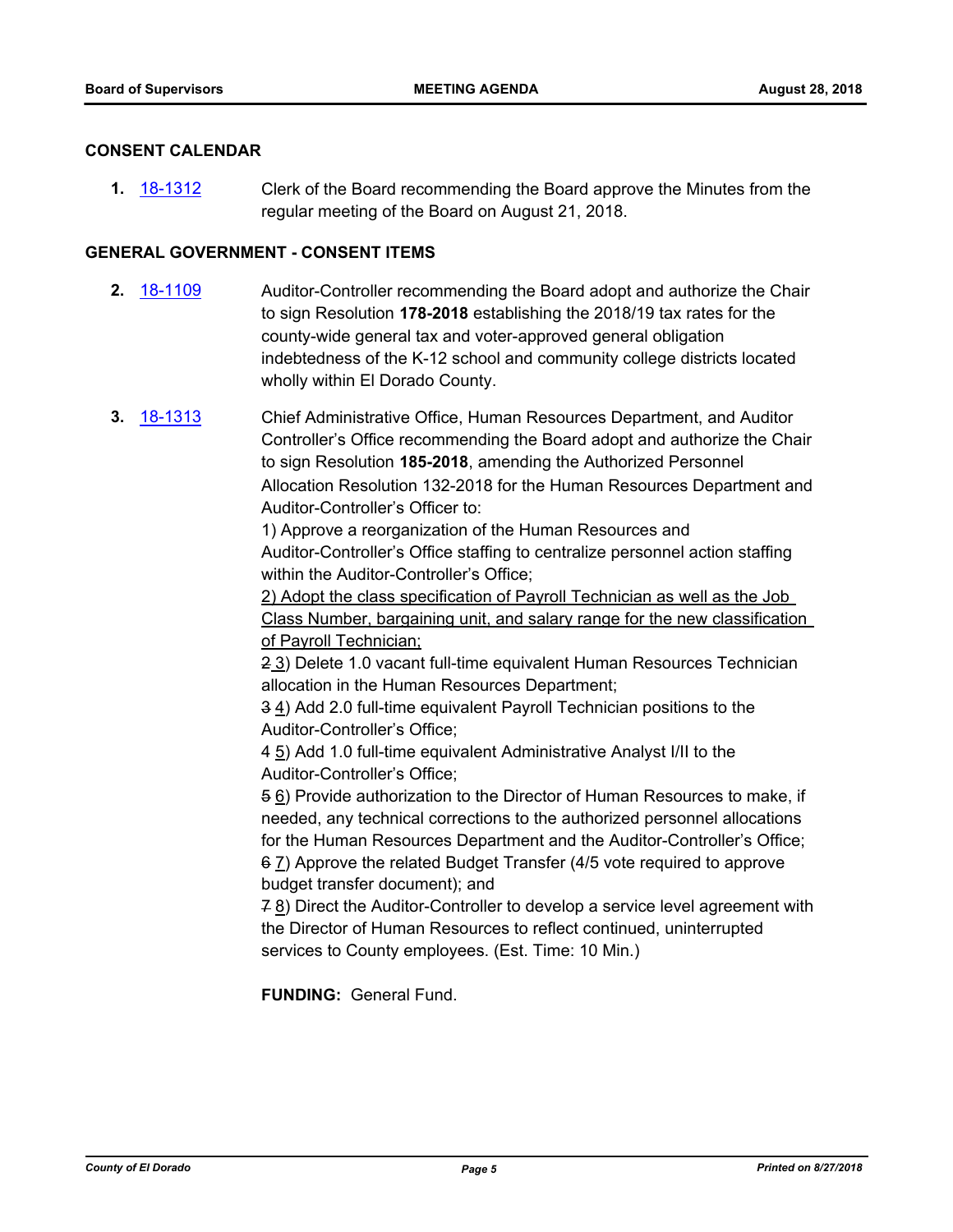**4.** [18-0794](http://eldorado.legistar.com/gateway.aspx?m=l&id=/matter.aspx?key=24141) Chief Administrative Office, Facilities Division, recommending the Board: 1) Approve the 90% complete Plans & Specifications for the Public Safety Facility Shooting Range and Special Operations Buildings; and 2) Delegate authority to the Facilities Manager to approve the remaining 10% of the Plans & Specifications for the same in advance of their construction.

> **FUNDING:** United States Department of Agriculture Loan. (General Fund)

**5.** [18-1063](http://eldorado.legistar.com/gateway.aspx?m=l&id=/matter.aspx?key=24413) Chief Administrative Office, Facilities Division, recommending the Board consider the following:

> 1) Authorize a project delivery method of Design-Build (D/B) as related to the construction of the South Lake Tahoe El Dorado Center Building; 2) Make findings pursuant to Article II, Section 210b(6) of the El Dorado County Charter that the ongoing aggregate of work to be performed is not sufficient to warrant the addition of permanent staff; and 3) Authorize the Purchasing Agent to sign Agreement for Services 3218 with Architectural Nexus, Inc., for a not-to-exceed amount of \$496,450 and a term of three years to provide Design Criteria Consultant Services as related to the Health and Human Services Agency's South Lake Tahoe El Dorado Center Campus Project.

**FUNDING:** Accumulative Capital Outlay Fund, to be reimbursed with Public Health fund balance.

**6.** [18-1261](http://eldorado.legistar.com/gateway.aspx?m=l&id=/matter.aspx?key=24612) Chief Administrative Office, Facilities Division, recommending the Board authorize the Purchasing Agent to sign Amendment I to Agreement for Services 244-S1810 with AMG Management Group LLC to increase compensation by \$250,000, for an amended not-to-exceed amount of \$395,000, and extend the term for one additional year (expiring 12/4/19) to provide facility project management and real estate development services.

> **FUNDING:** Accumulative Capital Outlay Fund, Board of State Community Corrections (BSCC) Senate Bill 81 and Senate Bill 844 grant funding.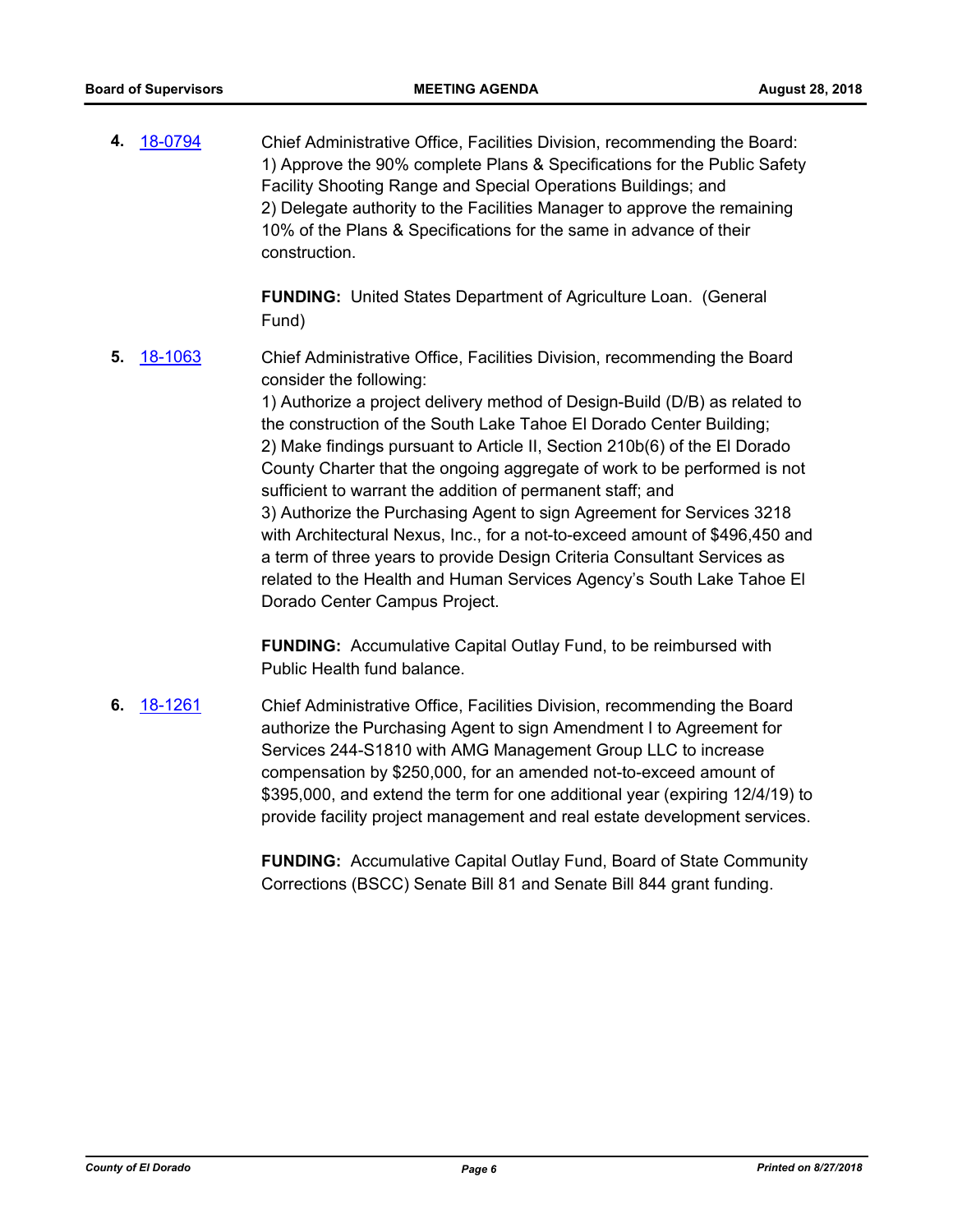**7.** [18-1247](http://eldorado.legistar.com/gateway.aspx?m=l&id=/matter.aspx?key=24598) Chief Administrative Office, Facilities Division and Parks Division, recommending the Board consider the following: 1) In accordance with the Purchase and Sale Agreement and Joint Escrow Instructions 2997, authorize the payment of the purchase price and close of escrow, and waive contingencies, for acquisition of approximately 2.081 acres of land commonly known as 40 and 50 Old Depot Court, Placerville (Assessor's Parcel No. 327-250-37-100 and 327-250-38-100) for \$315,000, less any prior deposits; 2) Authorize the Chair to sign the Certificate of Acceptance for the property; and 3) Authorize the Facilities Manager, or designee, to execute any documents, as may be necessary to complete the transaction and close

#### **FUNDING:** General Fund.

**8.** [18-1221](http://eldorado.legistar.com/gateway.aspx?m=l&id=/matter.aspx?key=24572) Chief Administrative Office recommending the Board adopt and authorize the Chair to sign Resolution **179-2018** accepting the exchange of property tax increments for the annexation of four parcels (APNs 115-400-06, 115-400-07, 115-400-08, and 115-400-09) into the Garden Valley Fire Protection District service area, Local Agency Formation Commission Project 2018-01.

escrow consistent with the purchase agreement.

#### **FUNDING**: N/A

**9.** [18-1267](http://eldorado.legistar.com/gateway.aspx?m=l&id=/matter.aspx?key=24618) Human Resources Department recommending the Board, acting as the Air Quality Management District Board of Directors, approve and adopt the following:

> 1) New class specifications for the Air Quality Management District: Air Quality Administrative Analyst and Air Quality Technician I/II; and 2) Adopt and authorize the Chair to sign Resolution **180-2018** to approve the following for the Air Quality Management District:

> a) The job class number and salary range for the new classification of Air Quality Administrative Analyst.

> b) The job class number and salary range for the new classification of Air Quality Technician I/II.

c) The reclassification (reallocation) of one (1.0 FTE) position from Sr. Department Analyst to Air Quality Administrative Analyst.

**FUNDING:** N/A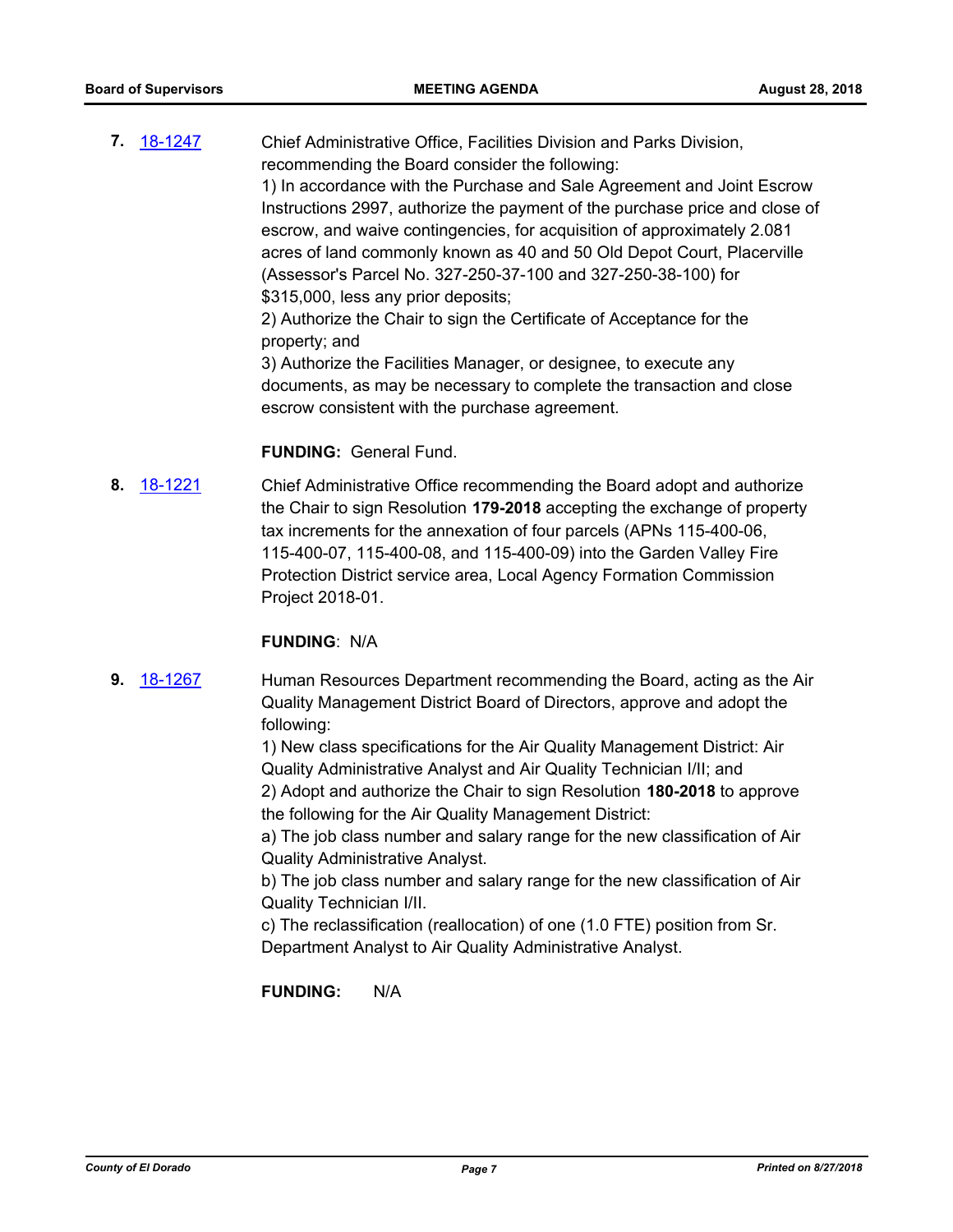| 10. 18-0931 | Human Resources Department recommending the Board approve the<br>following:                            |
|-------------|--------------------------------------------------------------------------------------------------------|
|             | 1) New class specifications for the Department of Information                                          |
|             | Technologies: Chief Information Security Officer and Information                                       |
|             | Technology Project Manager.                                                                            |
|             | 2) Revised class specifications for the Department of Information                                      |
|             | Technologies: Assistant Director of Information Technologies (Title change                             |
|             | from: Assistant Director of Information Technology); Deputy Director of                                |
|             | Information Technologies (Title change from: Deputy Director of Information                            |
|             | Technology); Director of Information Technologies (Title change from:                                  |
|             | Director of Information Technology); Information Technology Customer                                   |
|             | Support Specialist I/II (Title change from: Information Technology Specialist                          |
|             | I/II); Information Technology Technician Trainee, I, II, Sr.; and                                      |
|             | Telecommunication Technician I/II.                                                                     |
|             | 3) Adopt and authorize the Chair to sign Resolution 181-2018 to approve                                |
|             | the following for the Department of Information Technologies:                                          |
|             | a) Job Class Number, bargaining unit, and salary range for the new                                     |
|             | classification of Chief Information Security Officer.                                                  |
|             | b) Job Class Number, bargaining unit, and salary range for the new                                     |
|             | classification of Information Technology Project Manager.                                              |
|             | c) Class specification title change from Assistant Director of Information                             |
|             | Technology to Assistant Director of Information Technologies.                                          |
|             | d) Class specification title change from Deputy Director of Information                                |
|             | Technology to Deputy Director of Information Technologies.                                             |
|             | e) Class specification title change from Director of Information Technology                            |
|             | to Director of Information Technologies.                                                               |
|             | f) Class specification title change from Information Technology Specialist                             |
|             | I/II to Information Technology Customer Support Specialist I/II.                                       |
|             | g) The reclassification (reallocation) of one (1.0 FTE) position from Deputy                           |
|             | Director of Information Technology to Chief Information Security Officer.                              |
|             | h) Upward reclassification (reallocation) of one (1.0 FTE) position from                               |
|             | Information Technology Technician I/II to Information Technology Customer                              |
|             | Support Specialist I/II.<br>i) Downward reclassifications (reallocations) of three (1.0 FTE) positions |
|             | from Information Technology Analyst I/II - Office Systems to Information                               |
|             | Technology Customer Support Specialist I/II.                                                           |
|             | j) Upward reclassification (reallocation) of one (1.0 FTE) position from Sr.                           |
|             | Department Systems Analyst to Information Technology Project Manager.                                  |
|             | 4) Waive the competitive examination process for the incumbent in the                                  |
|             | position of Technology Technician I/II to be upwardly reclassified to                                  |
|             | Information Technology Customer Support Specialist I/II, and Sr.                                       |
|             | Department Systems Analyst to be upwardly reclassified to Information                                  |
|             | Technology Project Manager in accordance with Section 306.1 of the                                     |
|             | Personnel Rules.                                                                                       |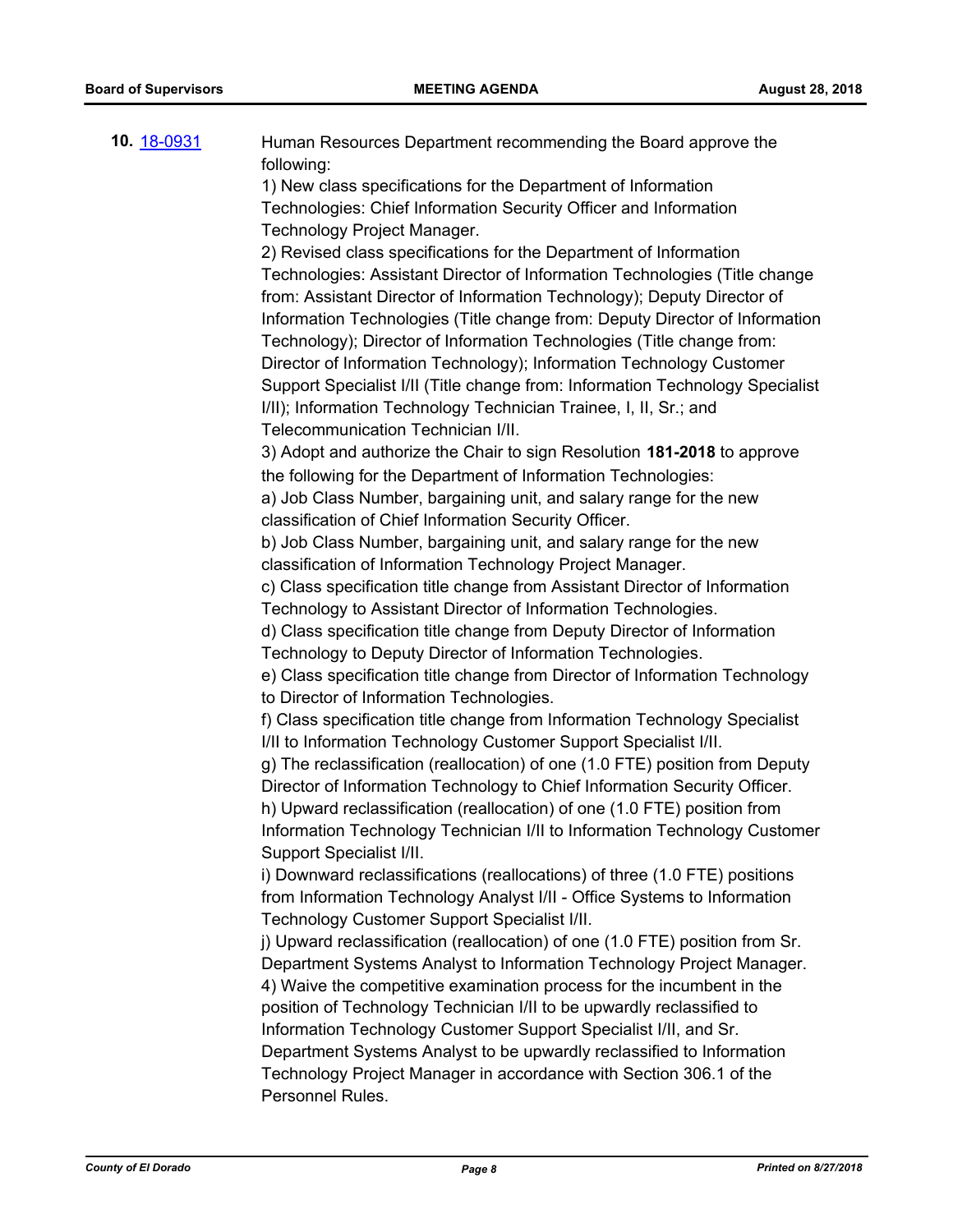#### **FUNDING:** General Fund.

**11.** [18-1270](http://eldorado.legistar.com/gateway.aspx?m=l&id=/matter.aspx?key=24621) Human Resources Department and the Assessor's Office recommending the Board consider the following:

> 1) Adopt the newly created Deputy Assessor - Systems & Support class specification;

2) Approve and authorize the Chair to sign Resolution **183-2018**;

a) Establishing the job class number, salary range, and bargaining unit designation for the classification of Deputy Assessor - Systems & Support; and

b) Amending the Authorized Personnel Allocation Resolution for the Assessor's Office to delete one vacant (1.0 FTE) Assistant Assessor position and adding one (1.0 FTE) Deputy Assessor - Systems & Support position.

#### **FUNDING:** General Fund.

**12.** [18-1218](http://eldorado.legistar.com/gateway.aspx?m=l&id=/matter.aspx?key=24569) Human Resources Department, Risk Management Division, recommending the Board:

> 1) Approve the County purchase first-dollar workers' compensation insurance coverage through the Primary Workers' Compensation Program and eliminate the current \$300,000 self-insured retention for workers' compensation; and

> 2) Adopt and authorize the Chair to sign Resolution **187-2018** authorizing the Director of Human Resources or the Risk Manager to submit an application to the Director of Industrial Relations, State of California, for a Certificate of Consent to Self-Insure by Interim Self Insurer related to workers' compensation liabilities on behalf of the County of El Dorado and to execute any and all documents required for such application.

**FUNDING:** Internal Service Fund.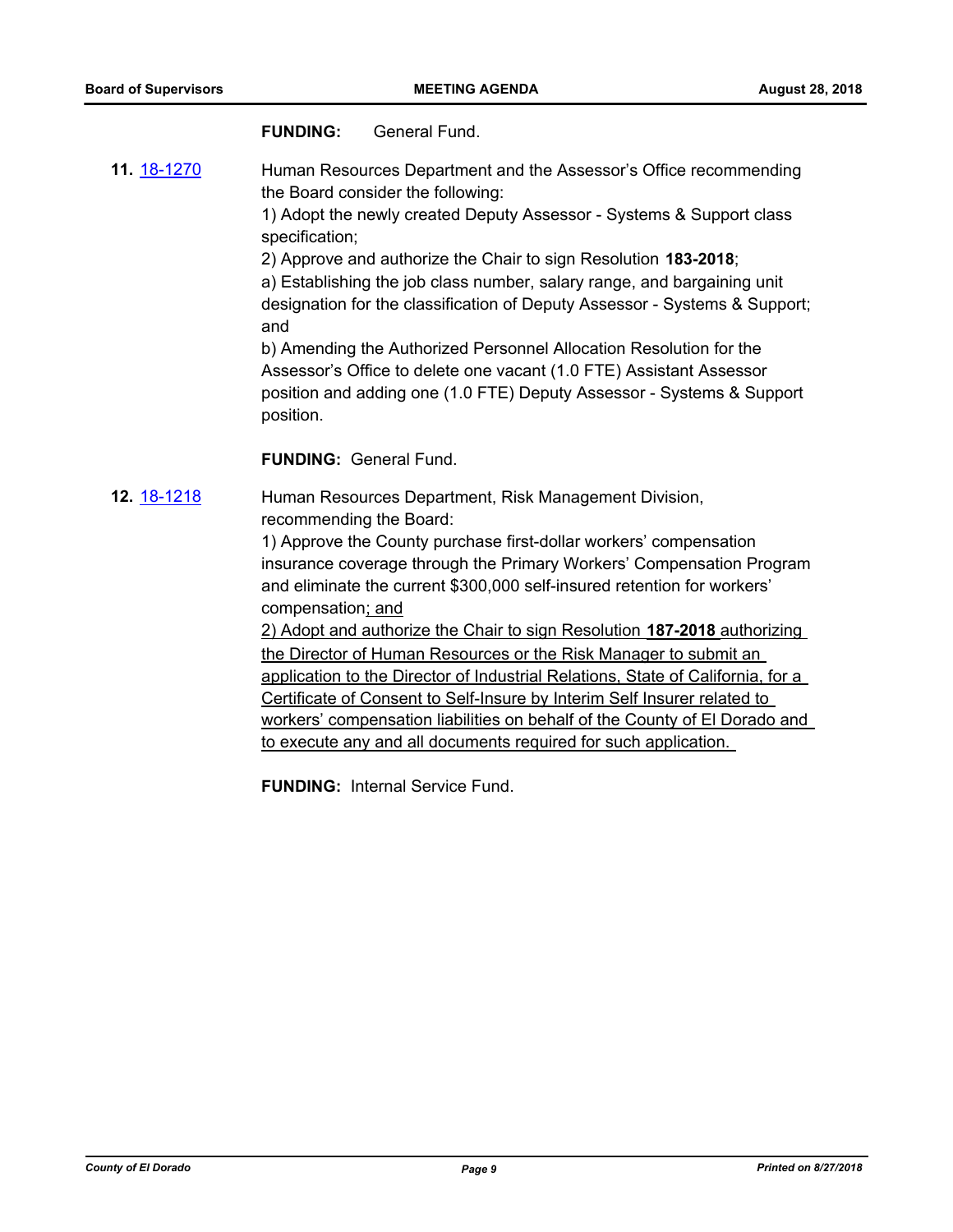**13.** [18-1292](http://eldorado.legistar.com/gateway.aspx?m=l&id=/matter.aspx?key=24643) Human Resources recommending the Board take the following actions regarding Health Plan Programs and Ancillary Employee Benefit Programs for the 2019 Plan Year:

> 1) Approve the proposed 2019 health plan rate cards (Attachments A and B) based on the cost sharing of health premiums in the current Memoranda of Understanding with all bargaining units, the Salary and Benefits Resolution for unrepresented employees and in accordance with the Patient Protection And Affordable Care Act (ACA);

> 2) Authorize the Director of Human Resources Director, or designee, to execute health and benefit program contract renewals subject to approval by County Counsel; and

3) Grant Human Resources the authority to correct any minor clerical errors or adjustments, if necessary, to the approved health plan rate cards for the 2019 health benefits plan year, as needed.

**FUNDING**: Countywide cost, shared between the County Departments (General Fund and Non-General Fund) and employees.

**14.** [18-1280](http://eldorado.legistar.com/gateway.aspx?m=l&id=/matter.aspx?key=24631) Human Resources recommending the Board approve and authorize the Chair to sign Resolution **184-2018** to repeal and replace the Salary and Benefits Resolution for Unrepresented Employees (Resolution 039-2018), to amend Section 12 to clarify that in accordance with Government Code section 21224(a) extra help retired annuitants shall not receive any benefit, compensation in lieu of benefits, or other form of compensation in addition to the base hourly rate of pay.

#### **FUNDING:** N/A

**15.** [18-0725](http://eldorado.legistar.com/gateway.aspx?m=l&id=/matter.aspx?key=24072) Treasurer-Tax Collector recommending the Board: 1) Approve and authorize the Purchasing Agent to sign Amendment II to Agreement for Services 102 (049-S0810) to correct the name of the vendor from Loomis, Fargo & Co. to Loomis Armored US, LLC; and 2) Approve and authorize the Purchasing Agent to execute a perpetual Agreement for Services 3134 with Loomis Armored US, LLC for armored car service in the amount of \$9,900 per annum, inclusive of all expenses.

**FUNDING:** General Fund.

**16.** [16-0305](http://eldorado.legistar.com/gateway.aspx?m=l&id=/matter.aspx?key=20961) Supervisor Ranalli recommending the Board find that a state of emergency continues to exist in El Dorado County as a result of unprecedented tree mortality due to drought conditions and related bark beetle infestations. (Cont. 8/21/18, Item 4)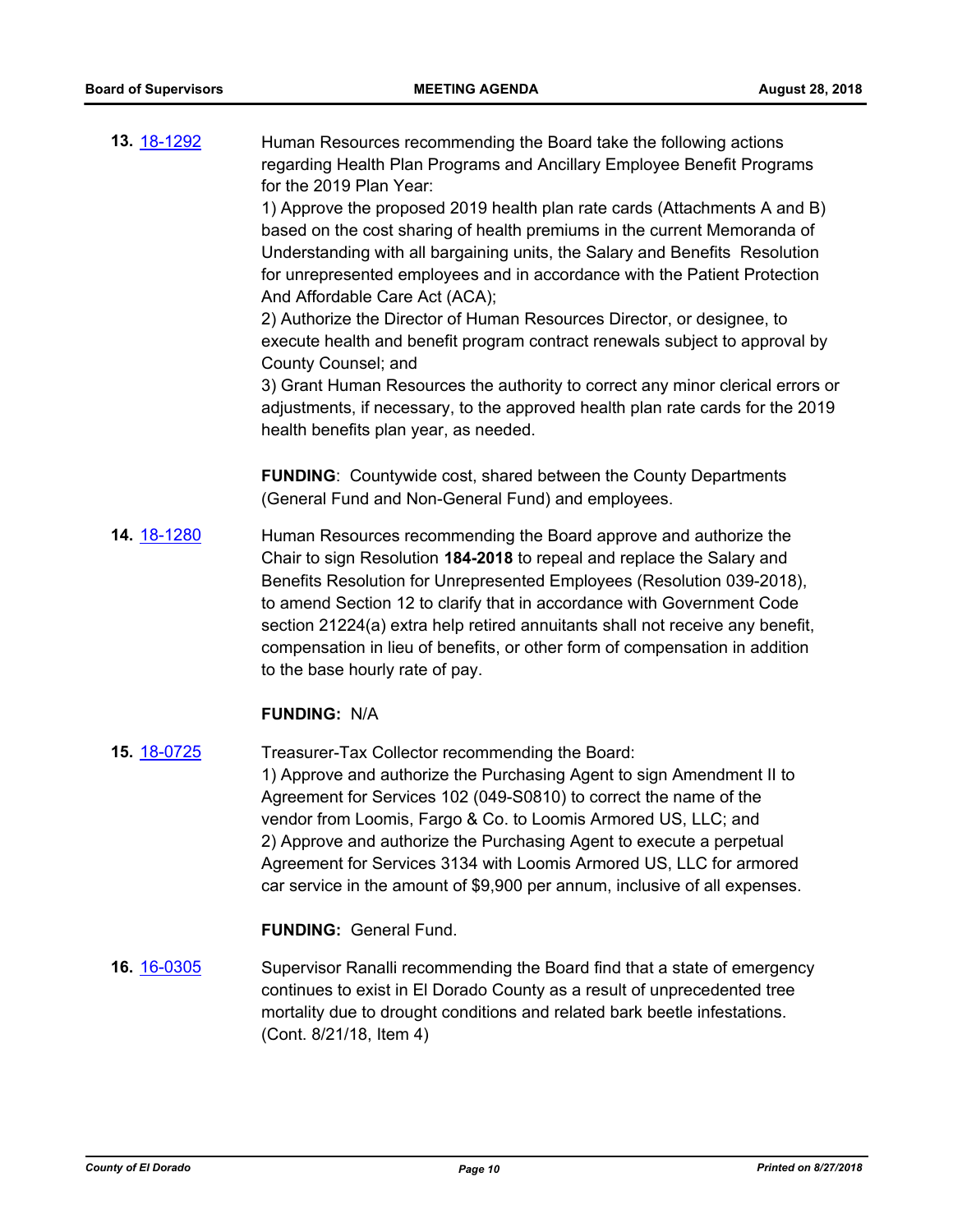#### **HEALTH AND HUMAN SERVICES - CONSENT ITEMS**

**17.** [18-1194](http://eldorado.legistar.com/gateway.aspx?m=l&id=/matter.aspx?key=24545) Child Support Services recommending the Board authorize the Department to accept the Terms of Use (FENIX 3270) for a website membership with SurveyMonkey to initiate a monthly subscription beginning September 1, 2018 that shall automatically renew at the end of each monthly billing cycle unless cancelled before a new billing cycle begins. The membership will be used to conduct customer service surveys for Child Support Services' customers. The monthly subscription cost is \$37. It is anticipated that the Department will utilize the service for three years for a total three year cost of \$1350.

**FUNDING:** State and Federal Funding.

**18.** [18-1008](http://eldorado.legistar.com/gateway.aspx?m=l&id=/matter.aspx?key=24357) Health and Human Services Agency, Community Services Division, recommending the Board:

> 1) Approve and authorize the Chair to sign Amendment II to Agreement for Services 535 (275-S1411) with Jim Jonas, Inc., for the provision of heating and air conditioning system design, installation, and repair services increasing the not to exceed amount by \$250,000 effective upon execution, for a new maximum contractual obligation of \$725,000, and extend the term through July 31, 2021; and

> 2) Authorize the Purchasing Agent, or designee, to execute further documents relating to Agreement for Services 535 (275-S1411), including amendments which do not increase the maximum dollar amount or term of the Agreement, and contingent upon approval by County Counsel and Risk Management.

**FUNDING:** Federal Funding - Department of Energy Weatherization Assistance Program and Low-income Home Energy Assistance Program.

**19.** [18-1209](http://eldorado.legistar.com/gateway.aspx?m=l&id=/matter.aspx?key=24560) Health and Human Services Agency recommending the Board adopt and authorize the Chair to sign Resolution **175-2018**, thereby deleting 5.0 FTE Public Health Nurse I/II Limited Term allocations and adding 5.0 FTE Public Health Nurse I/II positions; deleting 1.0 FTE Supervising Public Health Nurse Limited Term allocations and adding 1.0 FTE Supervising Public Health Nurse; and deleting 5.0 FTE Community Health Advocate Limited Term allocations and adding 5.0 FTE Community Health Advocate allocations.

> **FUNDING:** Mental Health Services Act (MHSA) Innovation Funding 45.47%; Federal Funding 25.13%; First 5 Funding 16.1%; Public Health 1991 Realignment Funding 13.3%.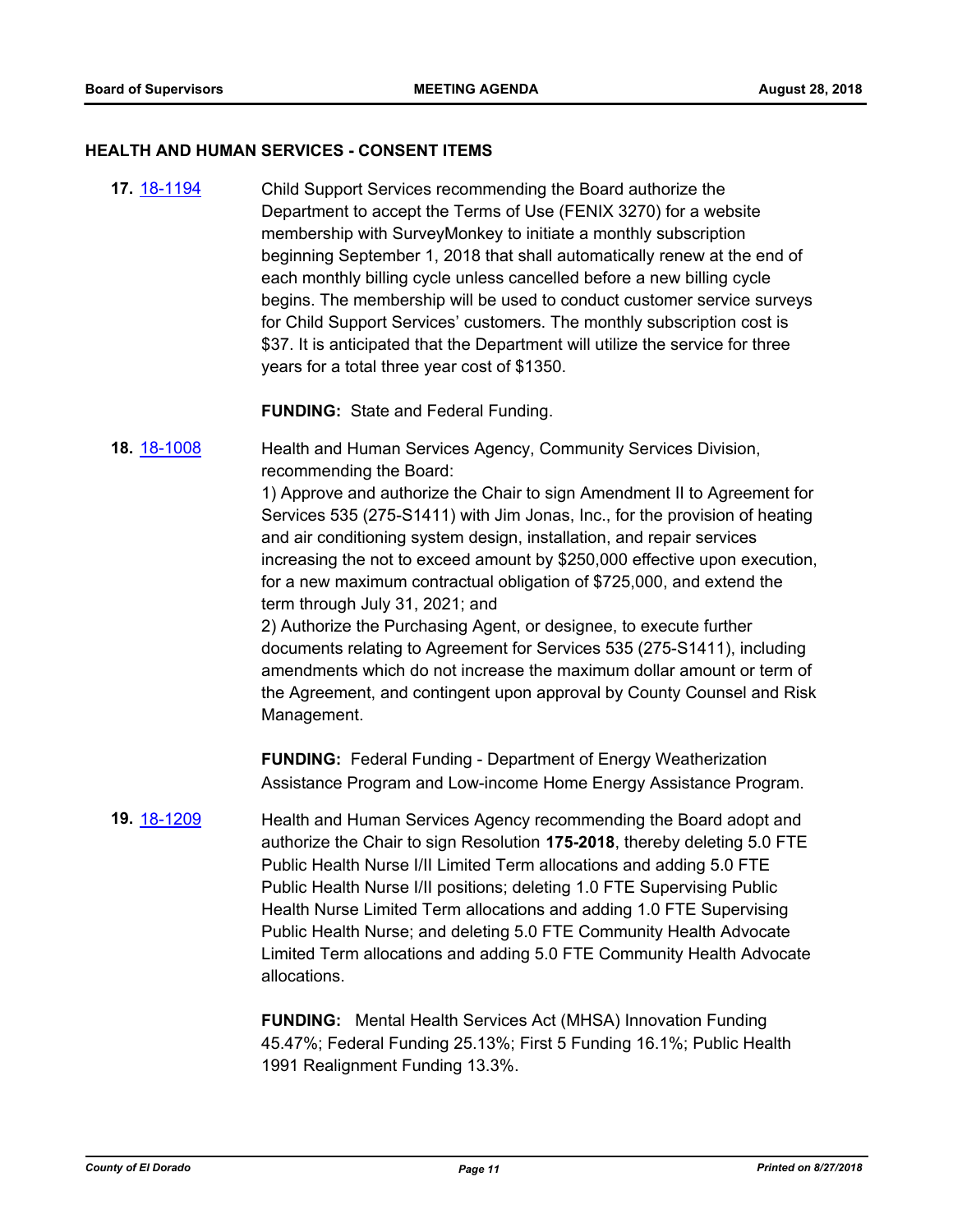**20.** [18-1266](http://eldorado.legistar.com/gateway.aspx?m=l&id=/matter.aspx?key=24617) Health and Human Services Agency recommending the Board interpret Section 1402.3 of the Personnel Rules, in accordance with rule 207, Interpretation of Personnel Rules, authorizing Limited Term employees to roll over accrued vacation hours when hired to a competitively recruited Regular Position, and upon terminating their Limited Term position.

#### **FUNDING:** N/A

**21.** [18-1262](http://eldorado.legistar.com/gateway.aspx?m=l&id=/matter.aspx?key=24613) Health and Human Services Agency (HHSA), recommending the Board: 1) Approve and authorize the Chair to sign Agreement for Services 3263 with Pro-Line Cleaning Services, Inc., for the provision of janitorial services at HHSA's Placerville offices located at 3047 Briw Road and 3057 Briw Road, for the term September 1, 2018 through August 31, 2021, with a maximum contractual obligation of \$227,000; and 2) Authorize the Purchasing Agent, or designee, to execute further documents relating to Agreement for Services 3263, including amendments which do not increase the maximum dollar amount or term of the Agreement, and contingent upon approval by County Counsel and Risk Management.

**FUNDING:** Federal and State Funding.

**22.** [18-1198](http://eldorado.legistar.com/gateway.aspx?m=l&id=/matter.aspx?key=24549) Library Department recommending the Board: 1) Approve Agreement 221-M1610 providing a Memorandum of Understanding between the County and the Friends of the Library of El Dorado County, Inc.; and 2) Make a determination that the Friends of the Library of El Dorado County provide a public benefit to the residents of El Dorado County.

**FUNDING:** N/A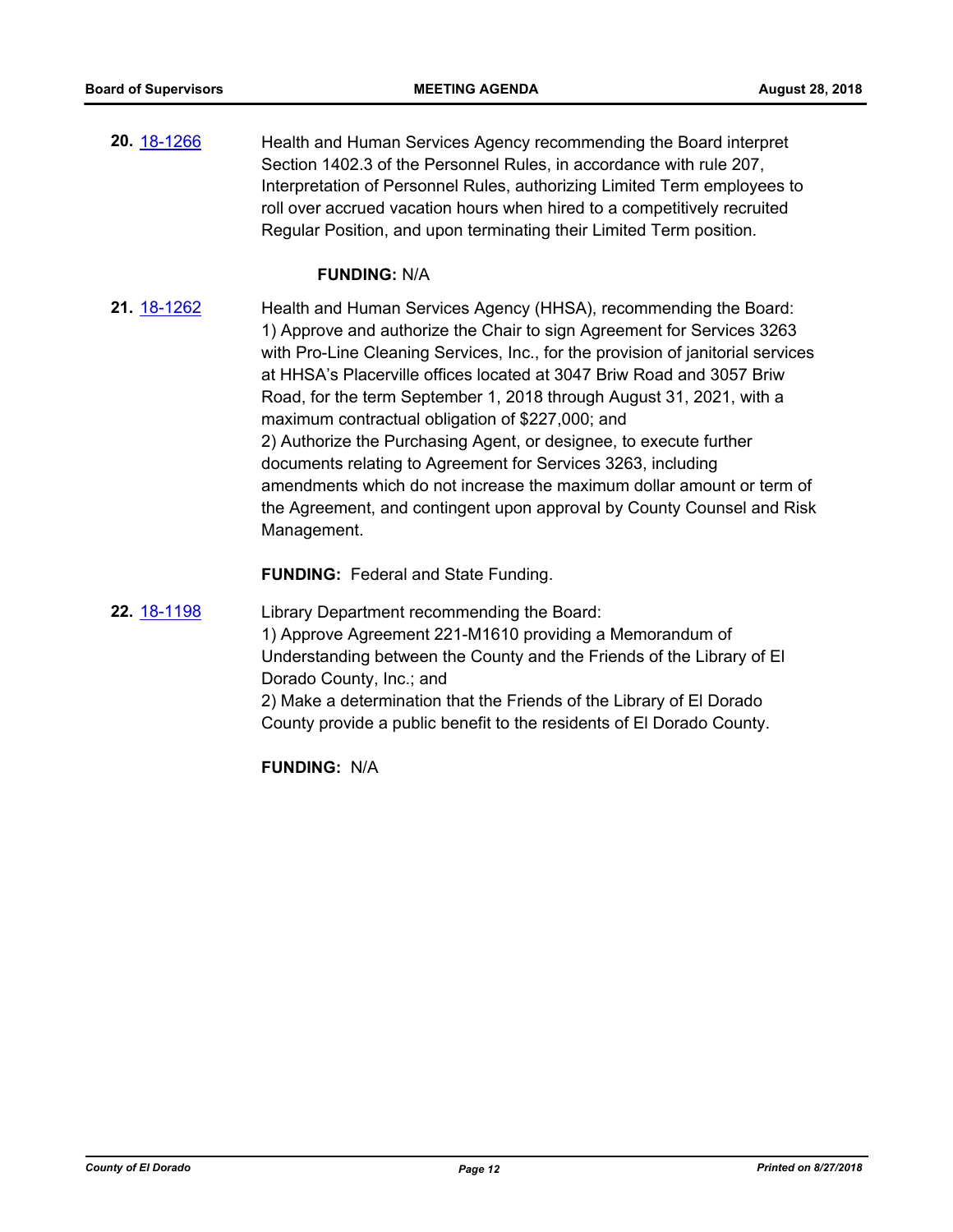#### **LAND USE AND DEVELOPMENT - CONSENT ITEMS**

**23.** [18-0991](http://eldorado.legistar.com/gateway.aspx?m=l&id=/matter.aspx?key=24340) El Dorado County Air Quality Management District (District) recommending the Board, acting as the Air Quality Management Board of Directors, adopt and authorize the Chair to sign Resolution **176-2018**  authorizing Air Pollution Control Officer to: 1) Execute grant agreement G17-EIDG-06 accepting initial funding from the California Air Resources Board (CARB) in the estimated amount of \$18,267 for the implementation of Assembly Bill 197 (AB197); 2) Execute any future grant or funding agreements with CARB and other necessary actions to receive additional funding to support the implementation of AB197 through the statutory term of the program; and 3) Implement and expend the funds in accordance with agreement G17-EIDG-06, AB197 and CARB requirements.

> **FUNDING:** Funding authorized by Assembly Bill 197 from the California Air Resources Board.

**24.** [18-0977](http://eldorado.legistar.com/gateway.aspx?m=l&id=/matter.aspx?key=24325) Community Development Services, Department of Transportation, recommending the Board approve and authorize the Chair to sign Agreement for Services 3171 with Aptim Environmental & Infrastructure, Inc., for a not-to-exceed amount of \$300,000, to provide the environmental remediation for the Diamond Springs Parkway Phase 1B Project, CIP 72334 / 36105011, for a term commencing upon execution by both parties and expiring three years thereafter.

> **FUNDING:** Local Tribe Funds (18%), Utility Agencies (13%), Traffic Impact Mitigation Fees (36%), Master Circulation and Funding Plan (32%), and Road Fund (<1%). (Local Funds)

#### **25.** [18-1119](http://eldorado.legistar.com/gateway.aspx?m=l&id=/matter.aspx?key=24469) Community Development Services, Department of Transportation, recommending the Board consider the following:

1) Approve and authorize the Chair to sign the Notice of Acceptance with MKD Construction, Inc., for the Fallen Leaf / Tahoe Mountain Road Storm Damage Projects, Contract PW 17-31189, CIP 78726/48935, P&C 251-C1899; and

2) Approve and authorize the Clerk of the Board to release the Payment and Performance Bonds to the Surety upon notification from the Department of Transportation, after the one-year guarantee period.

**FUNDING:** Local and State discretionary funding initially (100%), with Transportation staff working with the Federal Emergency Management Agency and the California Office of Emergency Services to obtain reimbursement of up to 93.75% of total project costs. (Local/State/Federal)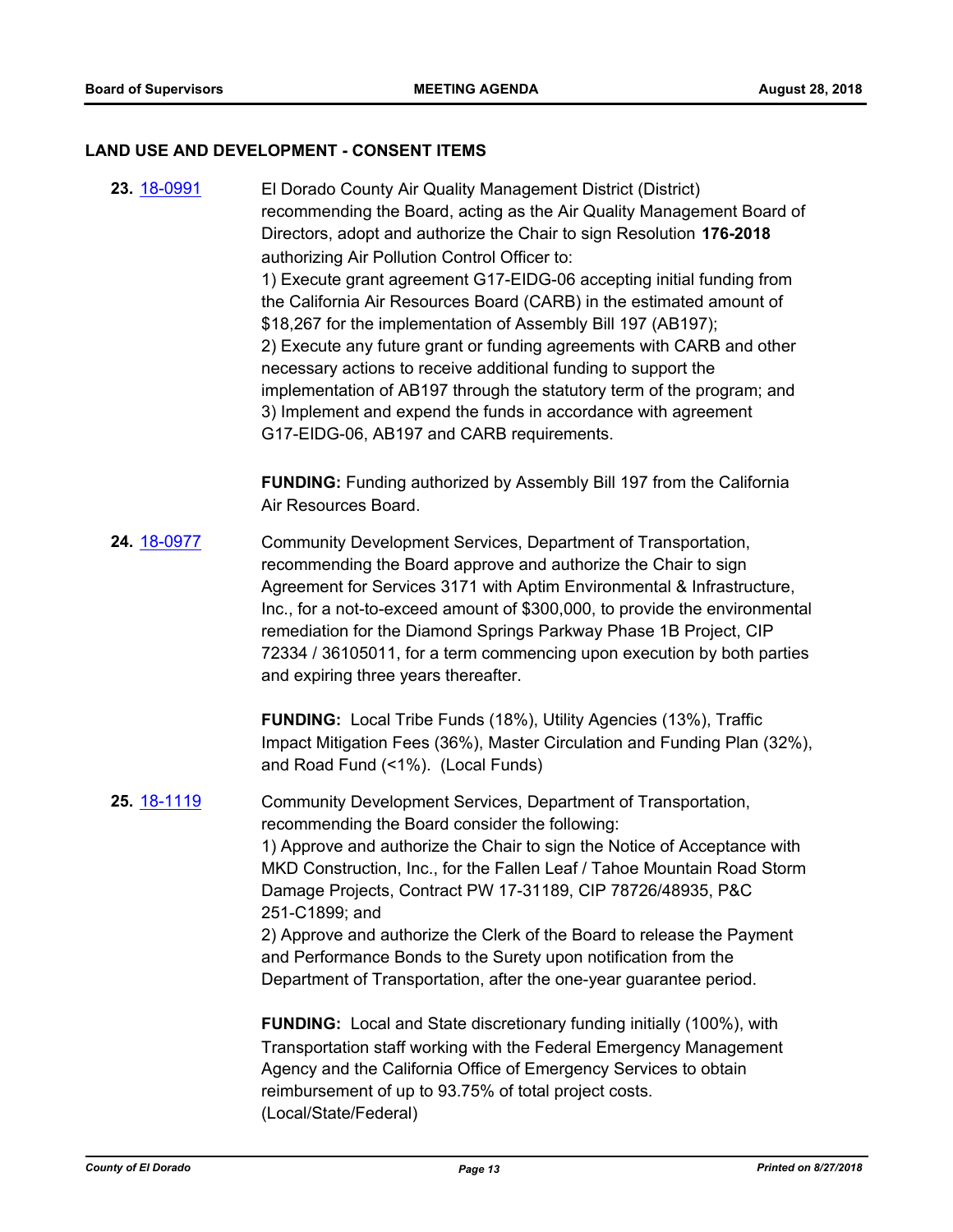| 26. 18-1164 | Community Development Services, Department of Transportation,<br>recommending the Board consider the following:<br>1) Approve and authorize the Chair to sign the Notice of Acceptance with<br>Trinity River Construction, Inc., for the Starkes Grade Road Slipout Project,<br>CIP 78715/36102014, Contract 2354; and<br>2) Approve and authorize the Clerk of the Board to release the Payment<br>and Performance Bonds to the Surety upon notification from the<br>Department of Transportation, after the one-year guarantee period. |
|-------------|------------------------------------------------------------------------------------------------------------------------------------------------------------------------------------------------------------------------------------------------------------------------------------------------------------------------------------------------------------------------------------------------------------------------------------------------------------------------------------------------------------------------------------------|
|             | <b>FUNDING:</b> Local and State discretionary funding initially (100%), with<br>Transportation staff working with the Federal Emergency Management<br>Agency and California Office of Emergency Services to obtain<br>reimbursement of up to 93.75% of total project costs.<br>(Local/State/Federal)                                                                                                                                                                                                                                     |
| 27. 18-1250 | Community Development Services, Department of Transportation,<br>recommending the Board consider the following pertaining to the Green<br>Valley Road Slipout Repair Project, Contract PW 18-31216, CIP 78707 /<br>36102008, Contract 2776:<br>1) Approve and adopt the Plans and Contract Documents and authorize<br>the Chair to sign the Plans; and<br>2) Authorize advertisement for construction bids.                                                                                                                              |
|             | <b>FUNDING:</b> Federal Highway Administration anticipated reimbursement<br>(88.53%), California Disaster Assistance Act anticipated reimbursement<br>(8.6%), Road Fund (2.87%). (Local, State, and Federal Funds)                                                                                                                                                                                                                                                                                                                       |
| 28. 18-1044 | Community Development Services, Department of Transportation,<br>recommending the Board consider the following pertaining to the Airport<br>Road Storm Damage Repair Project, PW 18-31120, CIP<br>78717/36102022, Contract 2811:<br>1) Approve and adopt the Plans and Contract Documents and authorize<br>the Chair to sign the Plans; and<br>2) Authorize advertisement for construction bids.                                                                                                                                         |
|             | <b>FUNDING:</b> Federal Highway Administration anticipated reimbursement<br>(88.53%), California Disaster Assistance Act anticipated reimbursement                                                                                                                                                                                                                                                                                                                                                                                       |

(8.60%), Road Fund (2.87%).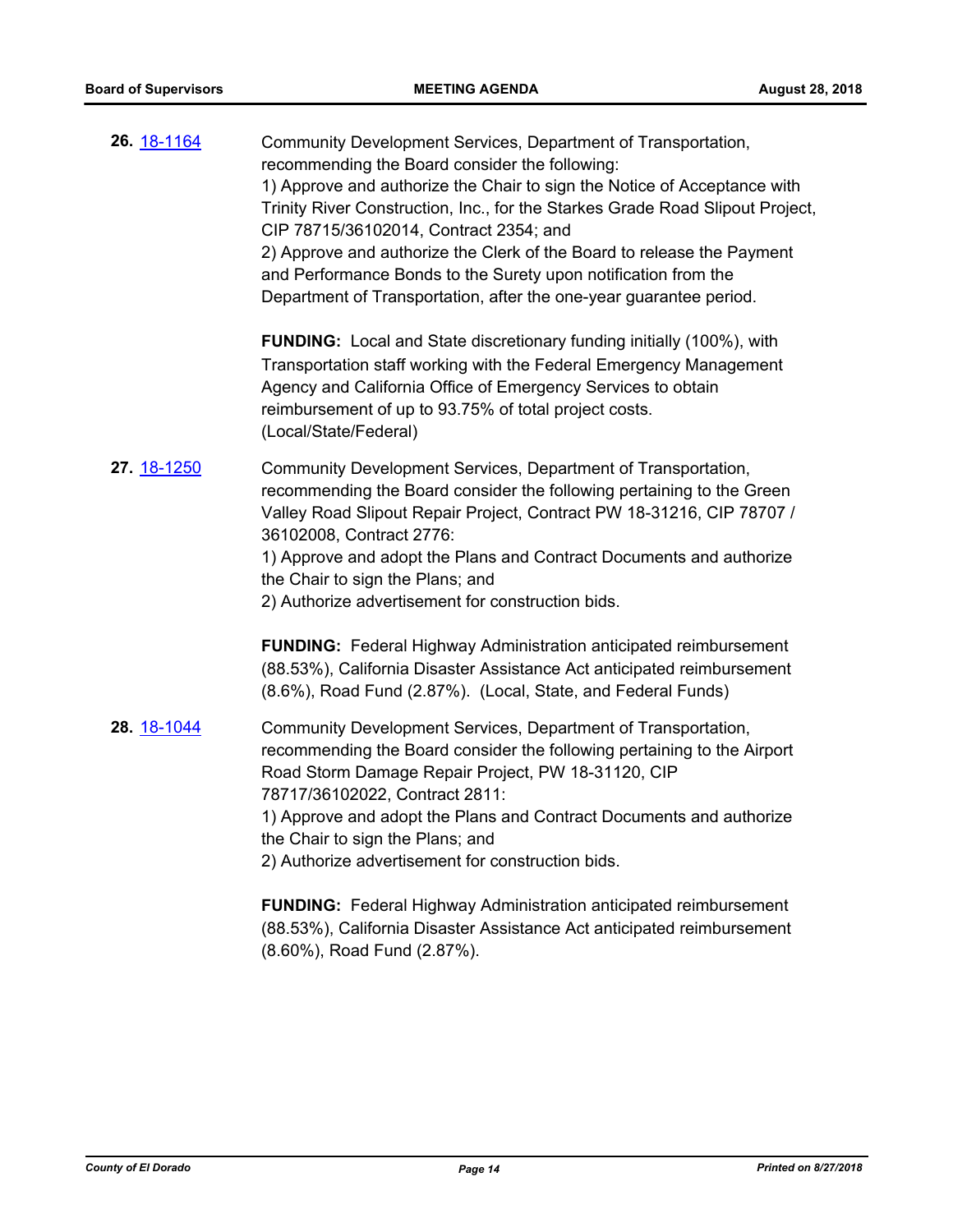**29.** [18-0901](http://eldorado.legistar.com/gateway.aspx?m=l&id=/matter.aspx?key=24249) Community Development Services, Department of Transportation, recommending the Board approve and authorize the Chair to sign the Offsite Road Improvement Agreement for Sienna Ridge Retail Center (Serrano Commercial Village J5), Road Improvement Agreement 18-54870, between the County and the Developers, Donahue Schriber Realty Group, L.P. and Safeway, Inc.

**FUNDING:** Developer Funded.

**30.** [18-0986](http://eldorado.legistar.com/gateway.aspx?m=l&id=/matter.aspx?key=24334) Community Development Services, Planning and Building Department, Long Range Planning recommending the Board adopt and authorize the Chair to sign Resolution **150-2018** to establish the Meyers Advisory Council.

**FUNDING:** County General Fund.

**31.** [18-1197](http://eldorado.legistar.com/gateway.aspx?m=l&id=/matter.aspx?key=24548) Community Development Services, Planning and Building Department, recommending the Board approve the use of \$63,250 of Oak Woodland Conservation Funds to help acquire 1,018 acres of land for the protection and preservation of riparian and woodland habitat, that includes native fisheries and oak woodlands, and to provide for the potential future wildlife oriented public use opportunities on land fronting the Cosumnes River, to be owned and managed in the future by the California Department of Fish and Wildlife. Assessor's Parcel Numbers 091-030-12, 091-030-23, 091-030-24, 091-030-28, 091-030-29, 091-030-30, 091-030-33, 091-030-39, 091-030-40, 091-030-41, and 091-030-58 (El Dorado Ranch Phase 3) located in the southwest portion of the County approximately 6.5 miles south of El Dorado on the west side of Hwy 49 and approximately two miles north of the Cosumnes River.

**FUNDING:** Funding will be from the Oak Woodland Conservation Fund.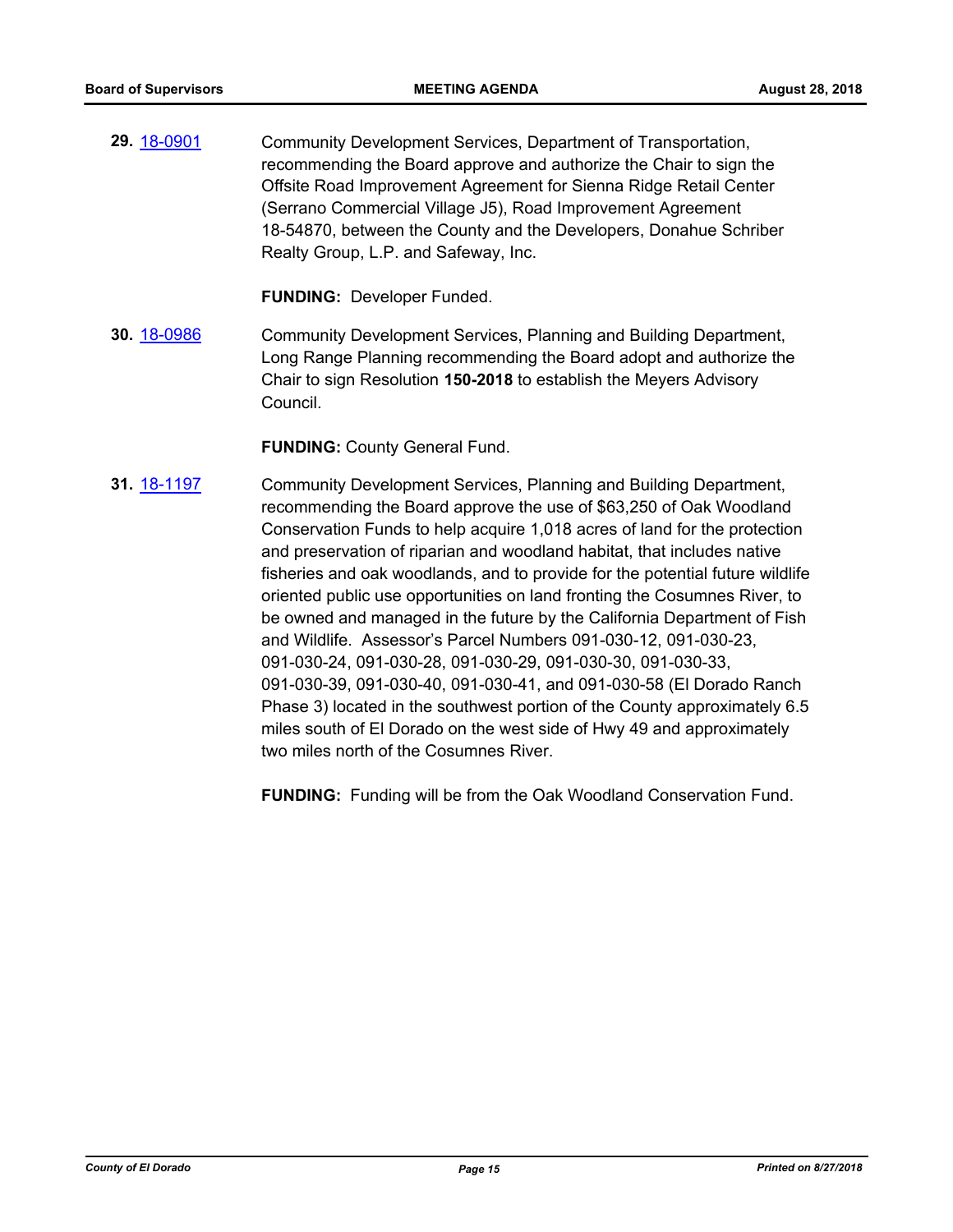#### **LAW AND JUSTICE - CONSENT ITEMS**

**32.** [18-1271](http://eldorado.legistar.com/gateway.aspx?m=l&id=/matter.aspx?key=24622) Sheriff's Office recommending the Board authorize the Chair to sign Amendment V to Agreement 198-L1011 (FENIX 3280) with Town Center East, L.P., updating the Lessor to EDH Waterfront, LLC, updating the Premises section, updating the Payment section, and updating the Notices section, for the term of May 1, 2010 through April 30, 2019, for the lease of property used as a substation in El Dorado Hills.

**FUNDING:** General Fund.

# **END CONSENT CALENDAR**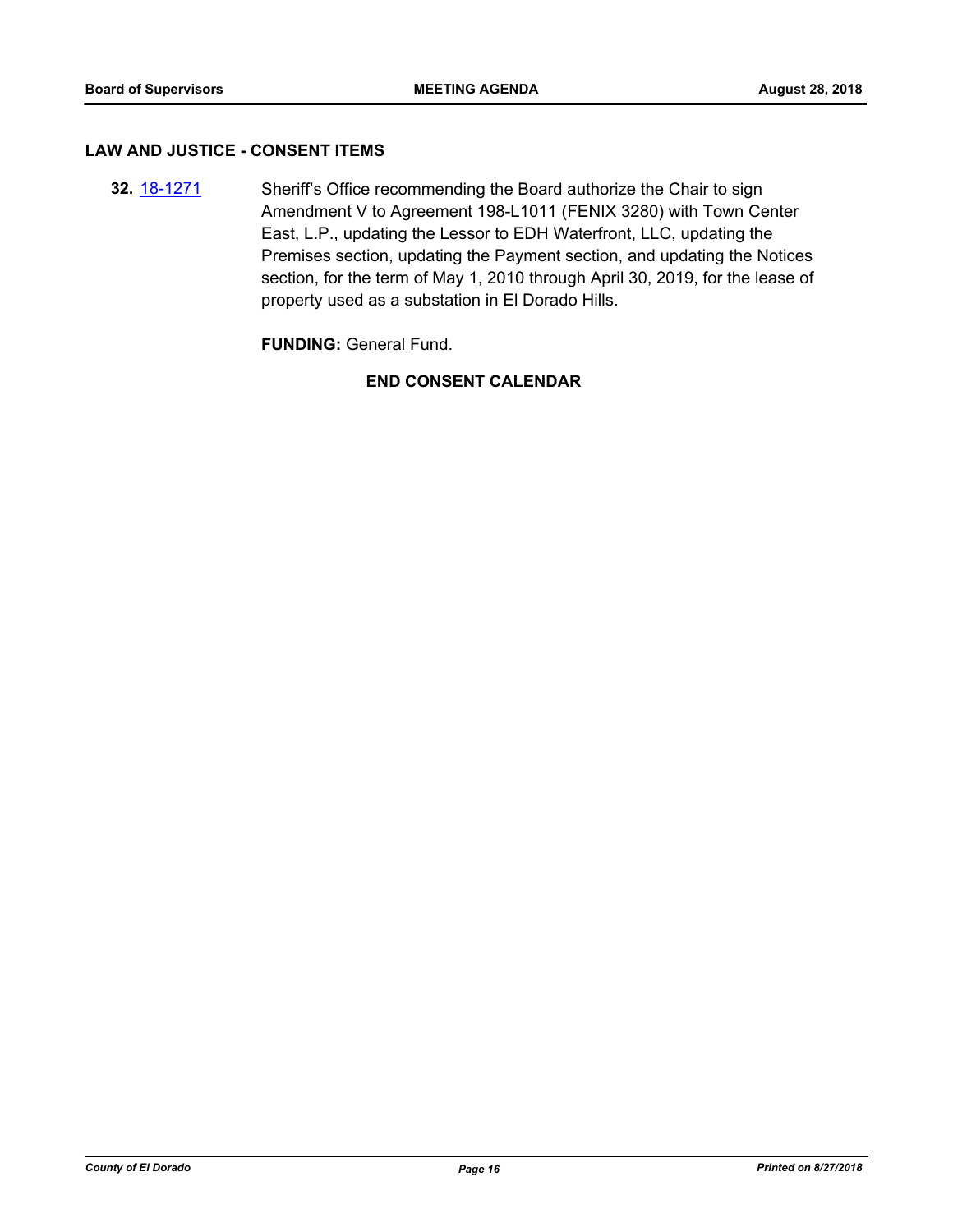#### **DEPARTMENT MATTERS (Items in this category may be called at any time)**

**33.** [18-1169](http://eldorado.legistar.com/gateway.aspx?m=l&id=/matter.aspx?key=24519) Child Support Services recommending the Board approve and authorize the Chair to sign a Proclamation designating August 2018 as Child Support Awareness Month in El Dorado County. (Est. Time: 5 Min.)

#### **FUNDING:** N/A

**34.** [18-0971](http://eldorado.legistar.com/gateway.aspx?m=l&id=/matter.aspx?key=24319) Community Development Services, Department of Transportation, recommending the Board approve and authorize the Chair to sign the Third Amendment to Agreement for Services 467-S1411 with Quincy Engineering, Incorporated, to increase the not-to-exceed amount by \$3,113,920 to \$6,457,483, with a new rate schedule, and to provide continued delivery of the next project phase, final design and preparation for advertising for construction bids on the Mosquito Road Bridge at South Fork American River Project, CIP 77126 / 36105028. (Est. Time: 10 Min.)

**FUNDING:** Highway Bridge Program Funds. (100% - Federal)

**35.** [18-1260](http://eldorado.legistar.com/gateway.aspx?m=l&id=/matter.aspx?key=24611) Community Development Services, Department of Transportation, recommending the Board consider the following regarding the Apple Hill Traffic Implementation Pilot Project:

> 1) Direct Transportation staff to utilize the currently allocated \$50,000, which is funding from Economic Development, to provide traffic control services on Highway 50 Eastbound left turn lanes only, as done in the past; or

> 2) Authorize the Director of Transportation to pursue potential grant/funding sources in the amount of \$180,000 to cover the extra costs associated with traffic control services in the Apple Hill area;

3) If in the event the Department of Transportation is unsuccessful in obtaining these potential grant/funding sources, allocate \$180,000 in Economic Development funds, which would bring the total cost to \$230,000;

4) Authorize direct contracting with Almendariz Consulting, Inc. in accordance with El Dorado County Ordinance Code 3.12.230(A); and 5) Approve and authorize the Director of Transportation to negotiate and sign a Contract with Almendariz Consulting, Inc. to provide traffic control services, upon review and approval by County Counsel. (Est. Time: 30 Min.)

**FUNDING:** Economic Development - Transient Occupancy Tax, SACOG Grant, and/or other potential grant/funding sources.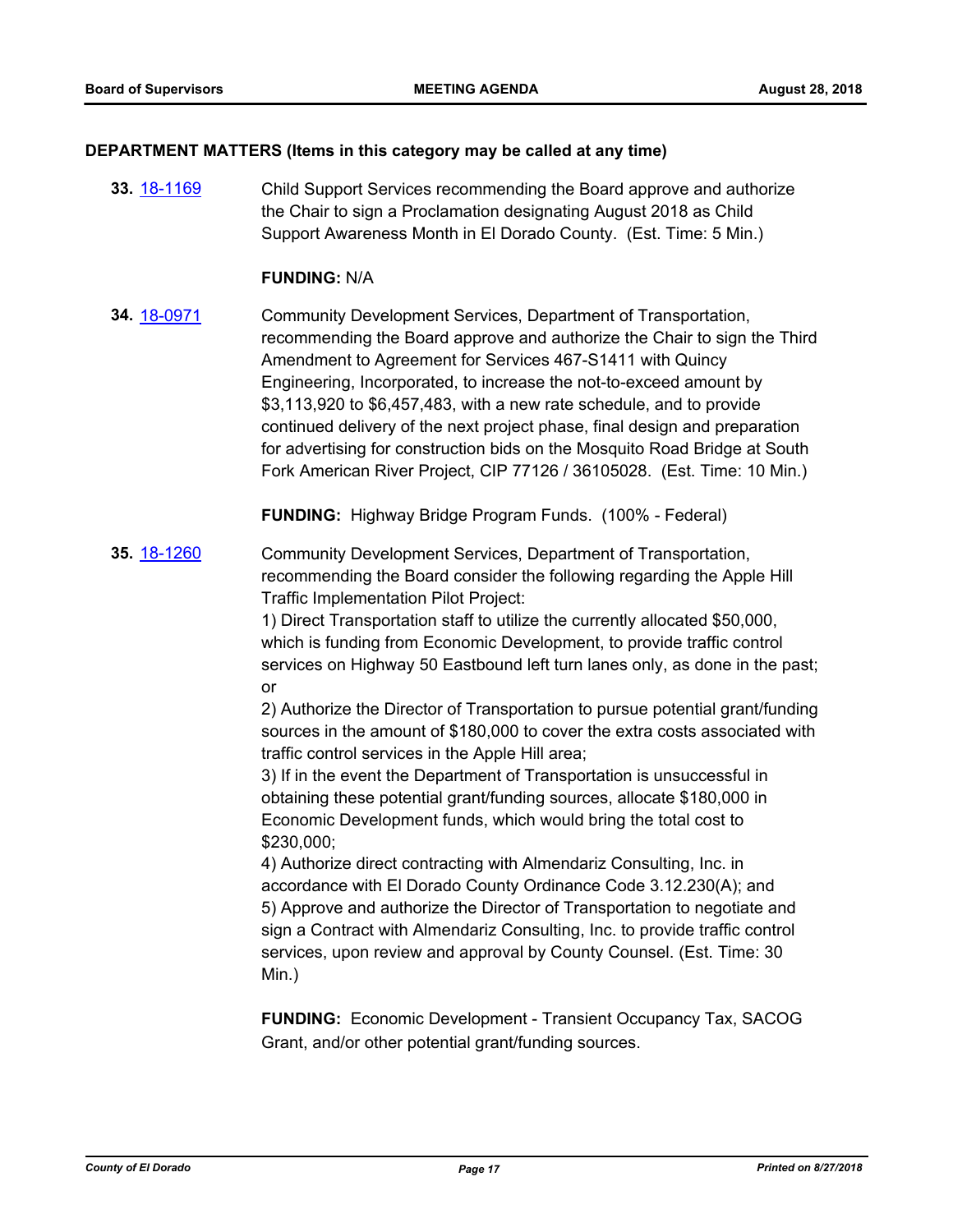**36.** [18-1301](http://eldorado.legistar.com/gateway.aspx?m=l&id=/matter.aspx?key=24652) Chief Administrative Office recommending the Board consider the Draft Board of Supervisors Response to the 2017-2018 Grand Jury Final Reports, 17-04: El Dorado County Fire Protection Consolidation, 17-06: How El Dorado County can Navigate the CalPERS Crisis, 17-12: Oversight of Special District Mitigation Fees, and 17-03: El Dorado County Jails Inspection, providing any final direction to staff regarding any changes to include with the Final Response for these four reports; and recommending approval of the report as the Final Response if no changes are recommended. (Est. Time: 20 Min.)

**FUNDING:** N/A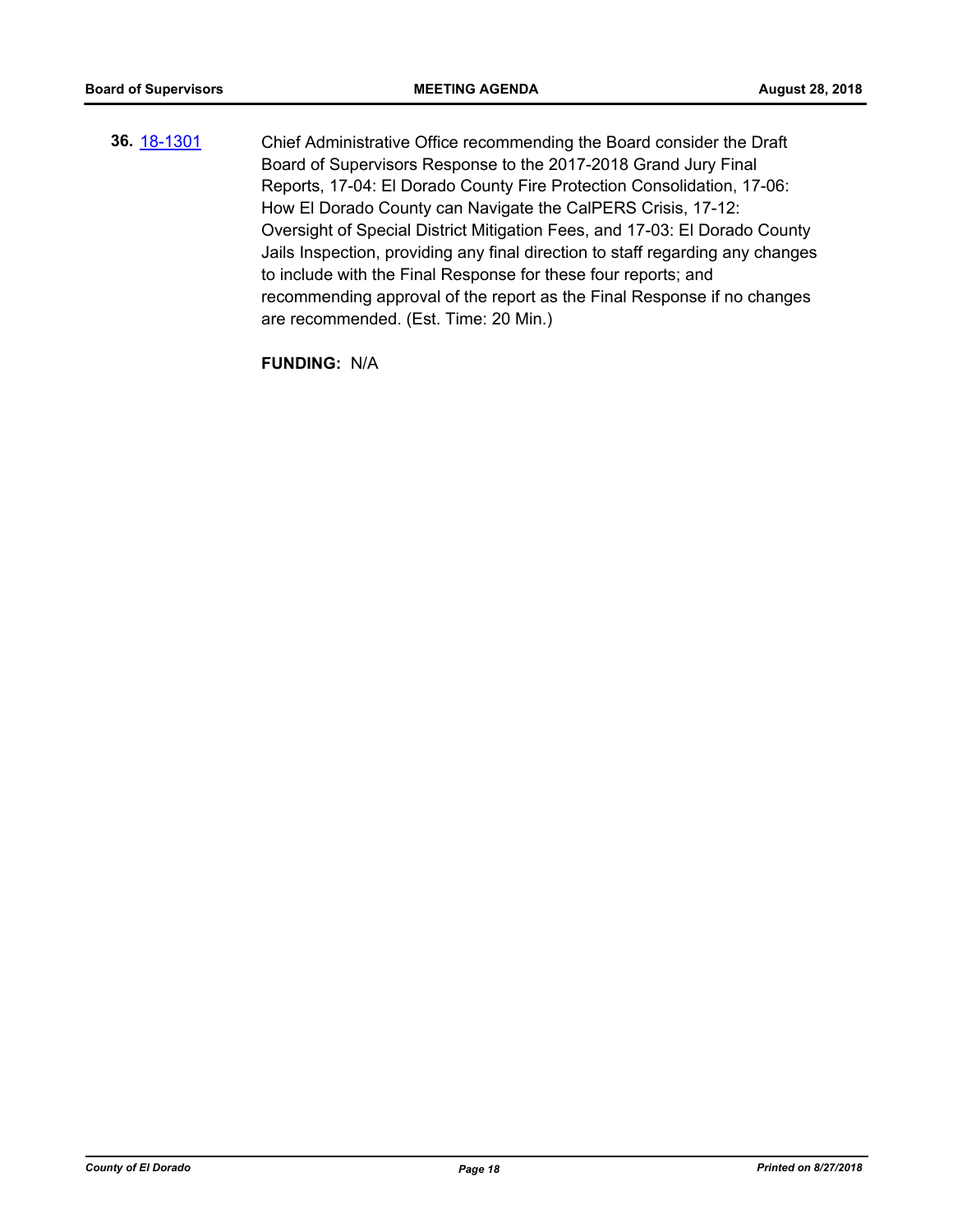#### **10:00 A.M. - TIME ALLOCATION**

- **37.** [18-1108](http://eldorado.legistar.com/gateway.aspx?m=l&id=/matter.aspx?key=24458) HEARING Auditor-Controller recommending the Board adopt and authorize the Chair to sign the following Resolutions that are on file in the Board Clerk's Office related to the formation of El Dorado County Community Facilities District No. 2018-1 (Bass Lake Hills): (Cont. 7/17/2018, Item 3) 1) Resolution of Formation of Community Facilities District **171-2018**, to which there are two exhibits as follows: a) Exhibit A - List of Authorized Facilities; and b) Exhibit B - Rate and Method of Apportionment 2) Resolution **172-2018** Determining Necessity to Incur Bonded Indebtedness; 3) Resolution **173-2018** Calling Election; 4) Resolution **174-2018** Declaring Results of Election; and 5) Ordinance **5089** to Levy Special Taxes. (Est. Time: 5 Min.) **FUNDING:** N/A **38.** [18-1315](http://eldorado.legistar.com/gateway.aspx?m=l&id=/matter.aspx?key=24666) Supervisor Ranalli recommending Board receive and file presentation provided by representatives of the Rural County Representatives of California (RCRC), National Homebuyers Fund, Inc., and iFoster on the distribution of laptops provided to local foster youth and former foster youth aged 6-12 in El Dorado County. These laptops are part of a statewide distribution of more than 1,100 laptop computers to all eligible foster youth
- **39.** [18-1314](http://eldorado.legistar.com/gateway.aspx?m=l&id=/matter.aspx?key=24665) Supervisor Ranalli recommending Board approve and authorize the Chair to sign a Proclamation recognizing September 2018 as Prostate Cancer Awareness Month. (Est. Time: 15 Min.)

(Est. Time: 15 Min.)

and former foster youth aged 16-21 within RCRC's 35-member counties.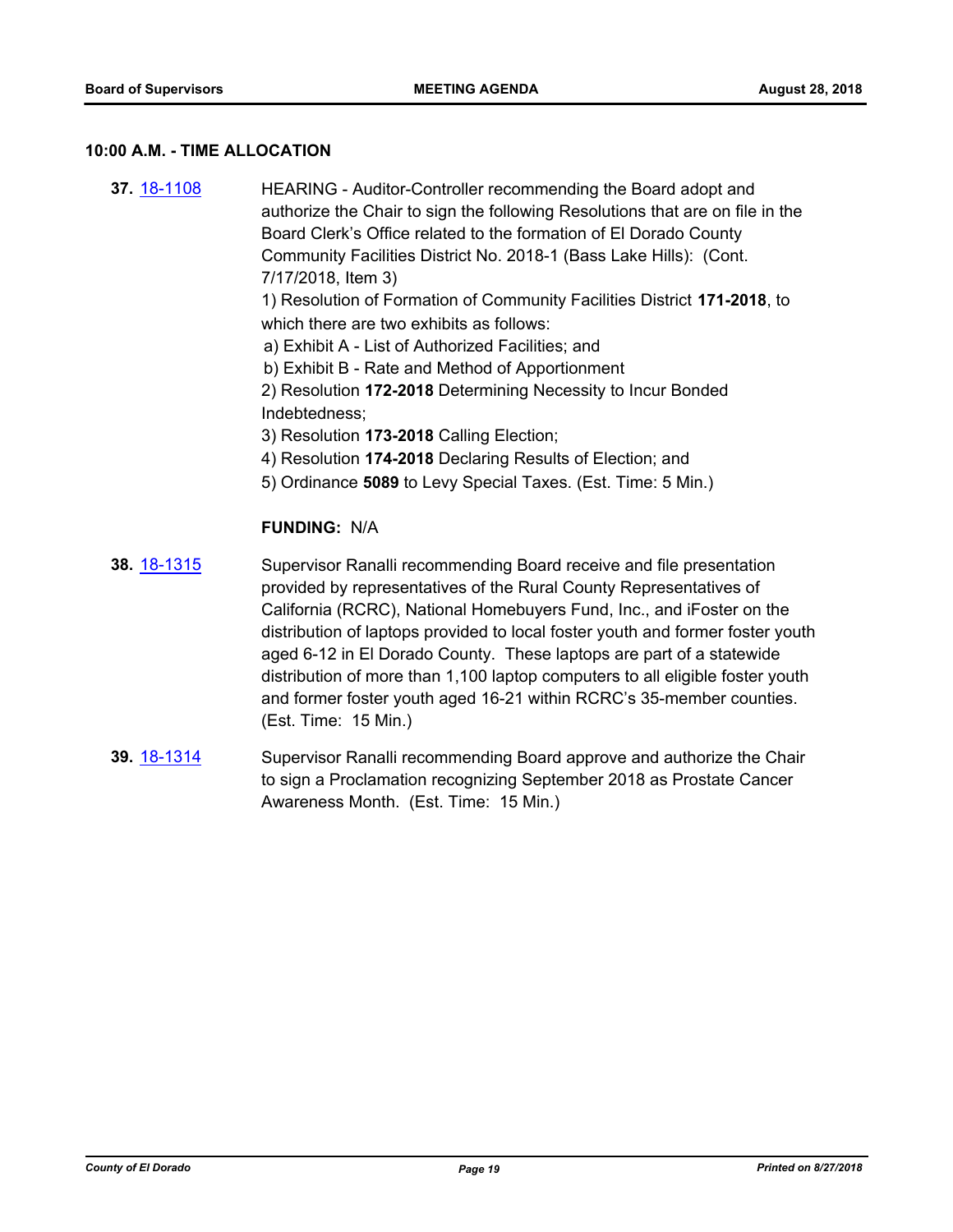#### **11:00 A.M. - TIME ALLOCATION**

**40.** [18-1042](http://eldorado.legistar.com/gateway.aspx?m=l&id=/matter.aspx?key=24391) HEARING - Community Development Services, Planning and Building Department, recommending the Board conduct a public hearing under the requirements of the Tax Equity and Fiscal Responsibility Act of the Internal Revenue Code of 1986, as amended, to consider adoption and authorizing the Chair to sign Resolution **177-2018** approving the issuance of bonds by the Golden State Finance Authority for the purpose of financing the acquisition and rehabilitation of a multifamily residential housing facility located in the county at 2789 Ray Lawyer Drive and generally known as Placer Village Apartments, with no financial obligation to the County. (Est. Time: 10 Min.)

> **FUNDING:** Golden State Finance Authority multifamily housing revenue bonds in one or more series in the maximum principal amount of \$8,300,000 (Placer Village Apartments Project, Placerville)

**41.** [18-1239](http://eldorado.legistar.com/gateway.aspx?m=l&id=/matter.aspx?key=24590) HEARING - Sheriff's Office recommending the Board adopt and authorize the Chair to sign Resolution **182-2018** to: 1) Establish a consolidated fee schedule to become effective August 28, 2018; and 2) Supersede all previous Sheriff's Office fee schedule Resolutions excluding Resolutions that address fees for Civil Process which shall remain unaffected. (Est. Time: 20 Min.)

#### **FUNDING:** Revenue

**42.** [18-1243](http://eldorado.legistar.com/gateway.aspx?m=l&id=/matter.aspx?key=24594) Sheriff's Office recommending the Board consider the following: 1) Approve the Introduction (First Reading) of Ordinance **5091** to amend Title 5 - Business Taxes, Licenses and Regulations, Chapter 5.44 Emergency Alarm Systems amending Section 5.44.020.- Definitions, 5.44.040.- Permit required, 5.44.050.- Same-Application, 5.44.060.- Same-Fees, 5.44.061.- Same - Exemption from Fees, 5.44.070.- Same-Issuance, 5.44.080.- Same-Expiration, 5.44.090.- Same-Renewal Fees, 5.44.100.- Same -Transferability, Section 5.44.140. - False Alarms, 5.11.170.- Penalty for violation, and; 2) Approve the addition of the following Sections to Ordinance Title 5 - Business Taxes, Licenses and Regulations, Chapter 5.44 Emergency Alarm Systems, Section 5.44.180 Request for Reconsideration and Appeals, Section 5.44.190 Miscellaneous; and 3) Waive full reading of the Ordinance, read by title only and continue this matter until September 11, 2018, for final passage (Second Reading). (Est

**FUNDING:** Revenue.

time: 15 Min).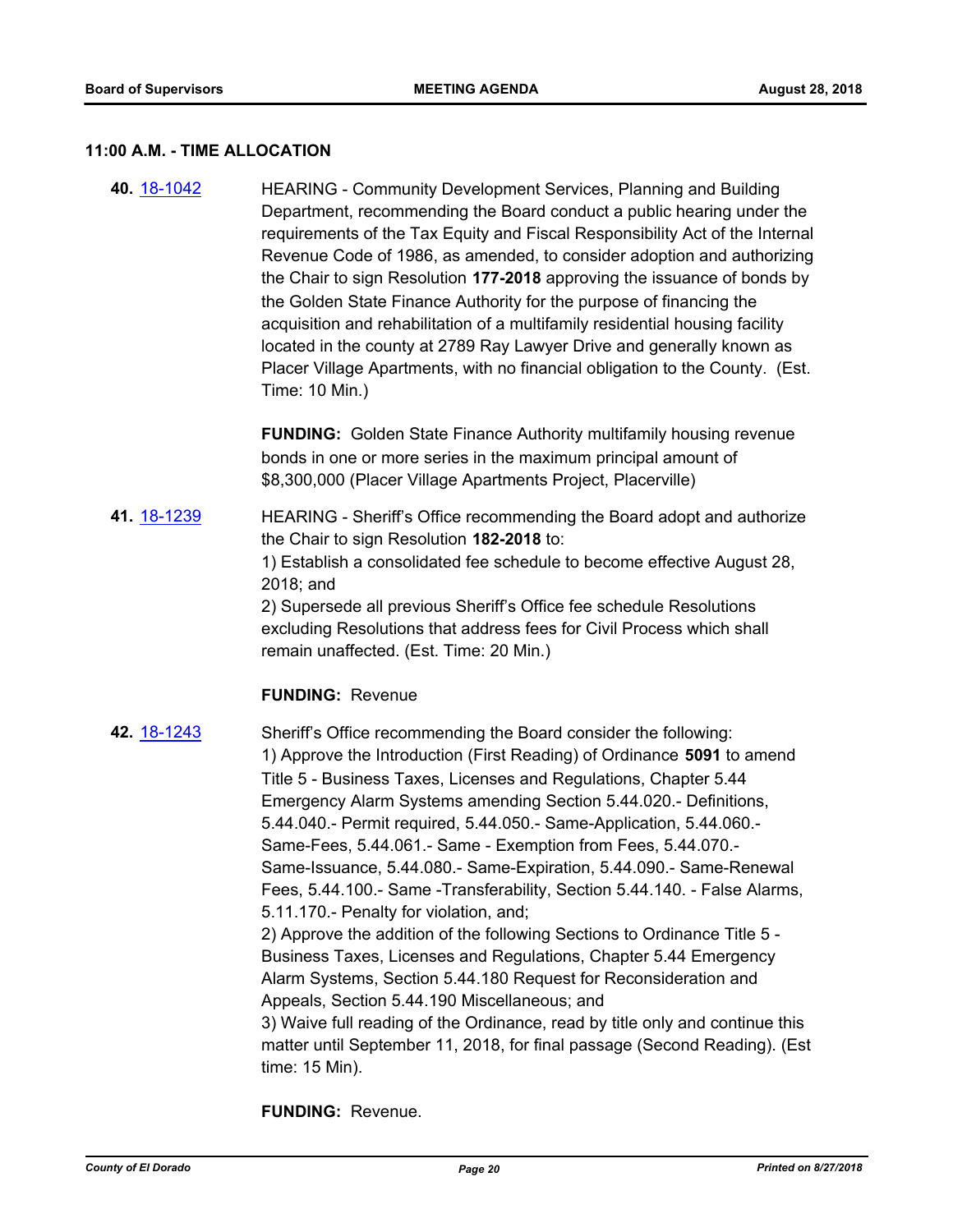#### **2:00 P.M. - TIME ALLOCATION**

**43.** [18-1225](http://eldorado.legistar.com/gateway.aspx?m=l&id=/matter.aspx?key=24576) HEARING - To consider a request submitted by AT&T Mobility appealing the Planning Commission's July 26, 2018, denial of Site 1-Cool of Conditional Use Permit S17-0016/AT&T CAF4 to allow the construction and operation of a new 122-foot tall stealth monopine tower on property identified by Assessor's Parcel Number 071-032-15, consisting of 25 acres, in the Cool area; and staff recommending the Board adopt one of two options:

#### **OPTION 1:**

1) Deny the project, thereby upholding the denial by the Planning Commission on July 26, 2018, based on the Findings for Denial (Attachment C); or

#### **OPTION 2:**

1) Approve the project, thereby approving the appeal by AT&T Mobility based on the Findings for Approval (Attachment E) and subject to the Conditions of Approval (Attachment F), including the changes identified in the Staff Memo dated July 24, 2018 (Attachment J); and 2) Adopt the Mitigated Negative Declaration based on the Initial Study prepared by staff (Attachment H) (Supervisorial District 4 ) (Est. Time: 30 Min.)

**44.** [18-1279](http://eldorado.legistar.com/gateway.aspx?m=l&id=/matter.aspx?key=24630) Vacation Home Rental Ad Hoc Committee, recommending the Board: 1) Approve the introduction (First Reading) of Ordinance **5092** amending Title 5 - County Business License Ordinance of the El Dorado County Ordinance Code, Chapter 5.56 - Vacation Home Rentals in the Lake Tahoe Basin;

> 2) Waive the full reading of the Ordinance, read by title only and continue this matter to September 11, 2018, for final passage (second reading); and

3) Approve the letter of agreement (LOA) for VHR inspection services template and authorize the Chief Administrative Officer or designee to execute LOAs with special districts for the provision of such services. (Est. Time: 1 Hr.)

**FUNDING:** N/A

#### **ITEMS TO/FROM SUPERVISORS**

#### **CAO UPDATE**

#### **ADJOURNMENT**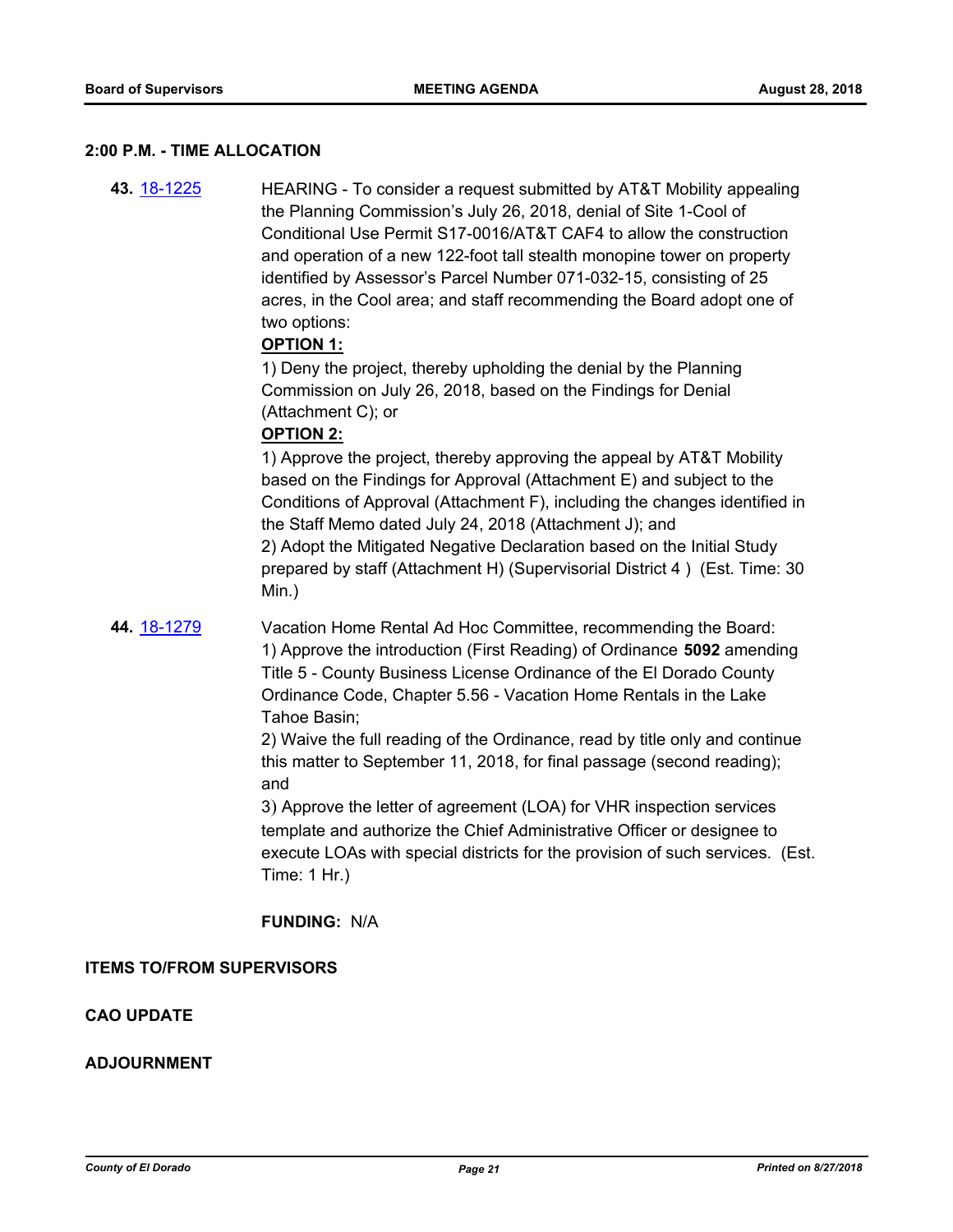# **CLOSED SESSION**

| 45. 18-1323 | <b>Pursuant to Government Code Section 54957.6 - Conference with</b><br>Labor Negotiator: County Negotiator: Director of Human Resources<br>and/or designee. Employee Organization: El Dorado County Employees<br>Association Local No.1 representing employees in the General,<br>Professional, and Supervisory Bargaining Units; Operating Engineers<br>Local No. 3 representing employees in the Trades & Crafts and<br>Corrections Bargaining Units; Deputy Sheriffs Association representing<br>employees in the Law Enforcement Unit; El Dorado County Criminal<br>Attorney Association; El Dorado County Deputy County Counsel<br>Association; El Dorado County Managers Association; and El Dorado<br>County Law Enforcement Managers Association. (Est. Time: 20 Min.) |
|-------------|---------------------------------------------------------------------------------------------------------------------------------------------------------------------------------------------------------------------------------------------------------------------------------------------------------------------------------------------------------------------------------------------------------------------------------------------------------------------------------------------------------------------------------------------------------------------------------------------------------------------------------------------------------------------------------------------------------------------------------------------------------------------------------|
| 46. 18-1227 | Pursuant to Government Code Section 54956.9(d)(1)- Existing<br>Litigation. Title: Claim of Matthew Underhill v. County of El Dorado,<br>Workers' Compensation Claim Settlement, York Risk Services Group, Inc.<br>Claim ELAD-548349. (Est. Time: 5 Min.)                                                                                                                                                                                                                                                                                                                                                                                                                                                                                                                        |
| 47. 18-1264 | Pursuant to Government Code Section 54956.9(d)(1)- Existing<br>Litigation. Title: Claim of Ray Bedford v. County of El Dorado, Workers'<br>Compensation Claim Settlement, York Risk Services Group, Inc. Claim No.<br>ELAG-548561. (Est. Time: 5 Min.)                                                                                                                                                                                                                                                                                                                                                                                                                                                                                                                          |
| 48. 18-1307 | <b>Pursuant to Government Code Section 54957- Public Employee</b><br>Performance Evaluation. Title: Director of Transportation. (Est. Time:<br>20 Min.)                                                                                                                                                                                                                                                                                                                                                                                                                                                                                                                                                                                                                         |
| 49. 18-1316 | <b>Pursuant to Government Code Section 54957- Public Employee</b><br><b>Performance Evaluation.</b> Title: Director of Health & Human Services.<br>(Est. Time: 20 Min.)                                                                                                                                                                                                                                                                                                                                                                                                                                                                                                                                                                                                         |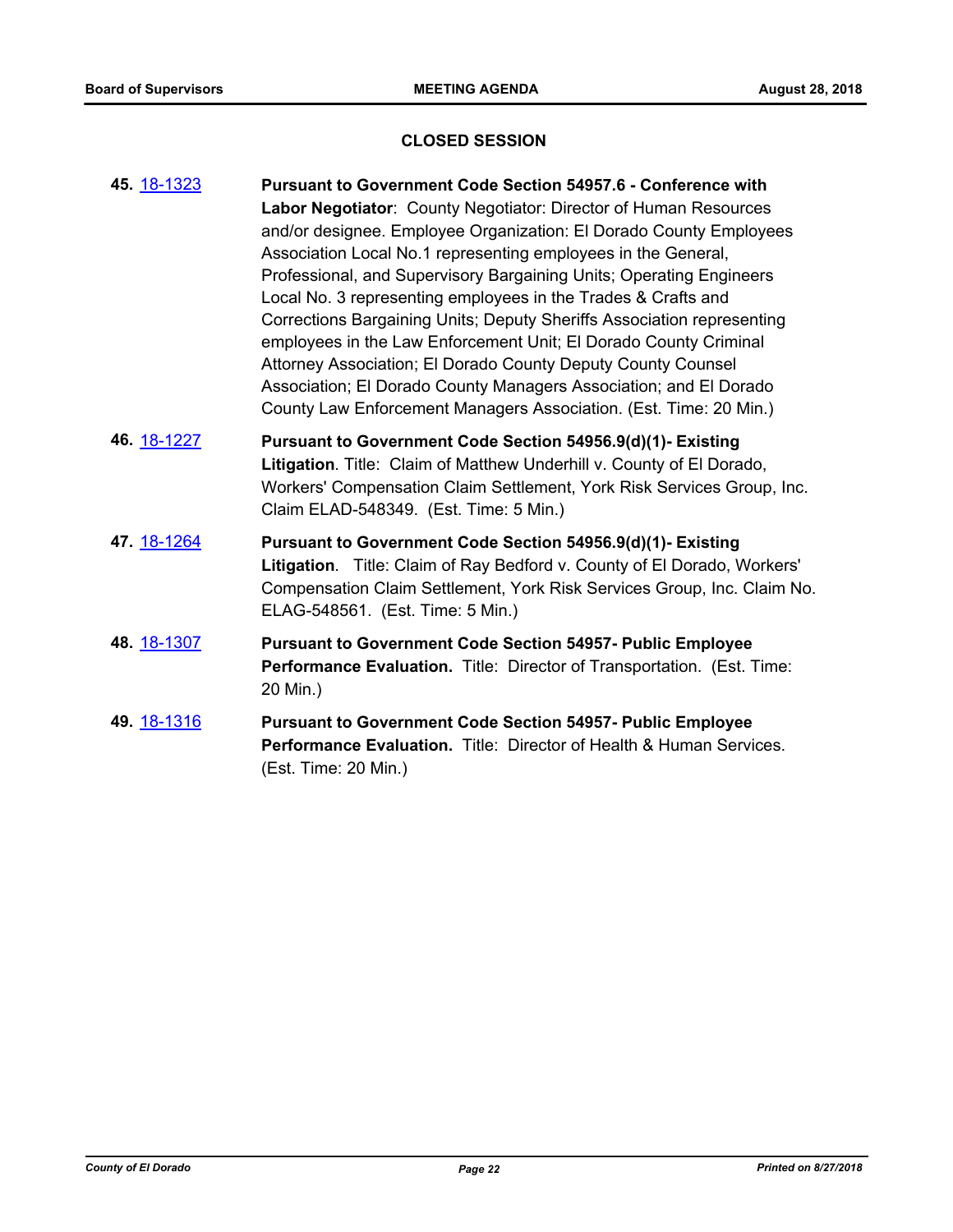On August 19, 2003, the Board adopted the following protocol: It is a requirement that all speakers, County staff and the public, when approaching the podium to make a visual presentation to the Board of Supervisors, must provide the Clerk with the appropriate number of hard copies of the presentation for Board members and the audience.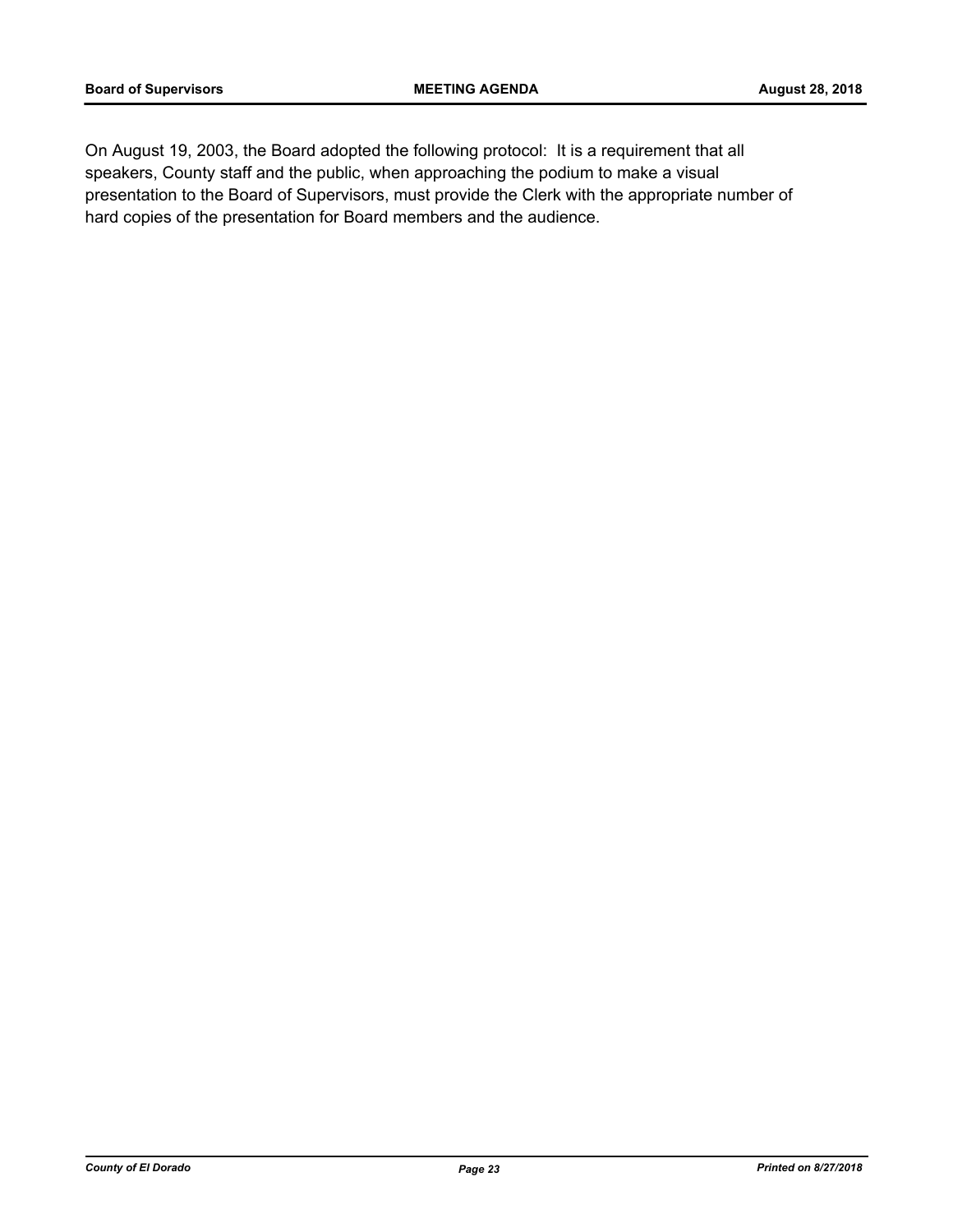#### **ADDENDUM**

#### **GENERAL GOVERNMENT - CONSENT ITEMS**

#### **There was a change to the title in item 12.**

**12.** [18-1218](http://eldorado.legistar.com/gateway.aspx?m=l&id=/matter.aspx?key=24569) Human Resources Department, Risk Management Division, recommending the Board: 1) Approve the County purchase first-dollar workers' compensation insurance coverage through the Primary Workers' Compensation Program and eliminate the current \$300,000 self-insured retention for workers' compensation; and 2) Adopt and authorize the Chair to sign Resolution **187-2018** authorizing the Director of Human Resources or the Risk Manager to submit an application to the Director of Industrial Relations, State of California, for a Certificate of Consent to Self-Insure by Interim Self Insurer related to workers' compensation liabilities on behalf of the County of El Dorado and to execute any and all documents required for such application.

**FUNDING:** Internal Service Fund.

**Please see next page.**